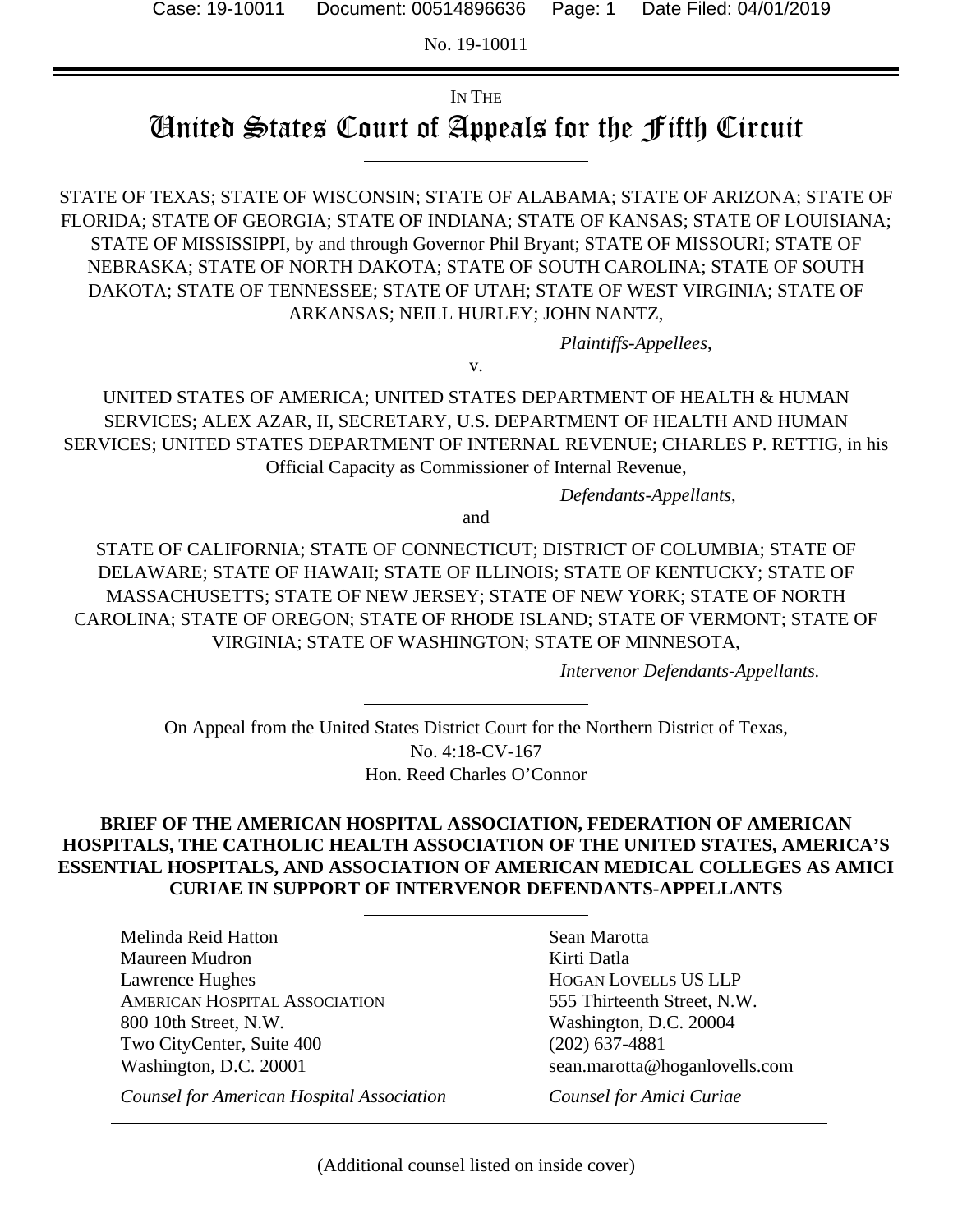Additional counsel:

Kathleen Tenoever Erin Richardson FEDERATION OF AMERICAN HOSPITALS 750 Ninth Street, N.W. Suite 600 Washington, D.C. 20001

C*ounsel for Federation of American Hospitals*

Ivy Baer Frank R. Trinity ASSOCIATION OF AMERICAN MEDICAL **COLLEGES** 655 K Street, N.W. Suite 100 Washington, D.C. 20001

*Counsel for Association of American Medical Colleges*

Catherine Hurley *Vice President, General Counsel*  THE CATHOLIC HEALTH ASSOCIATION OF THE UNITED STATES 1875 Eye Street, N.W. Suite 1000 Washington, D.C. 20006

*Counsel for The Catholic Health Association of the United States*

Barbara D.A. Eyman EYMAN ASSOCIATES, P.C. 1120 G Street NW Suite 770 Washington, DC 20005

*Counsel for America's Essential Hospitals*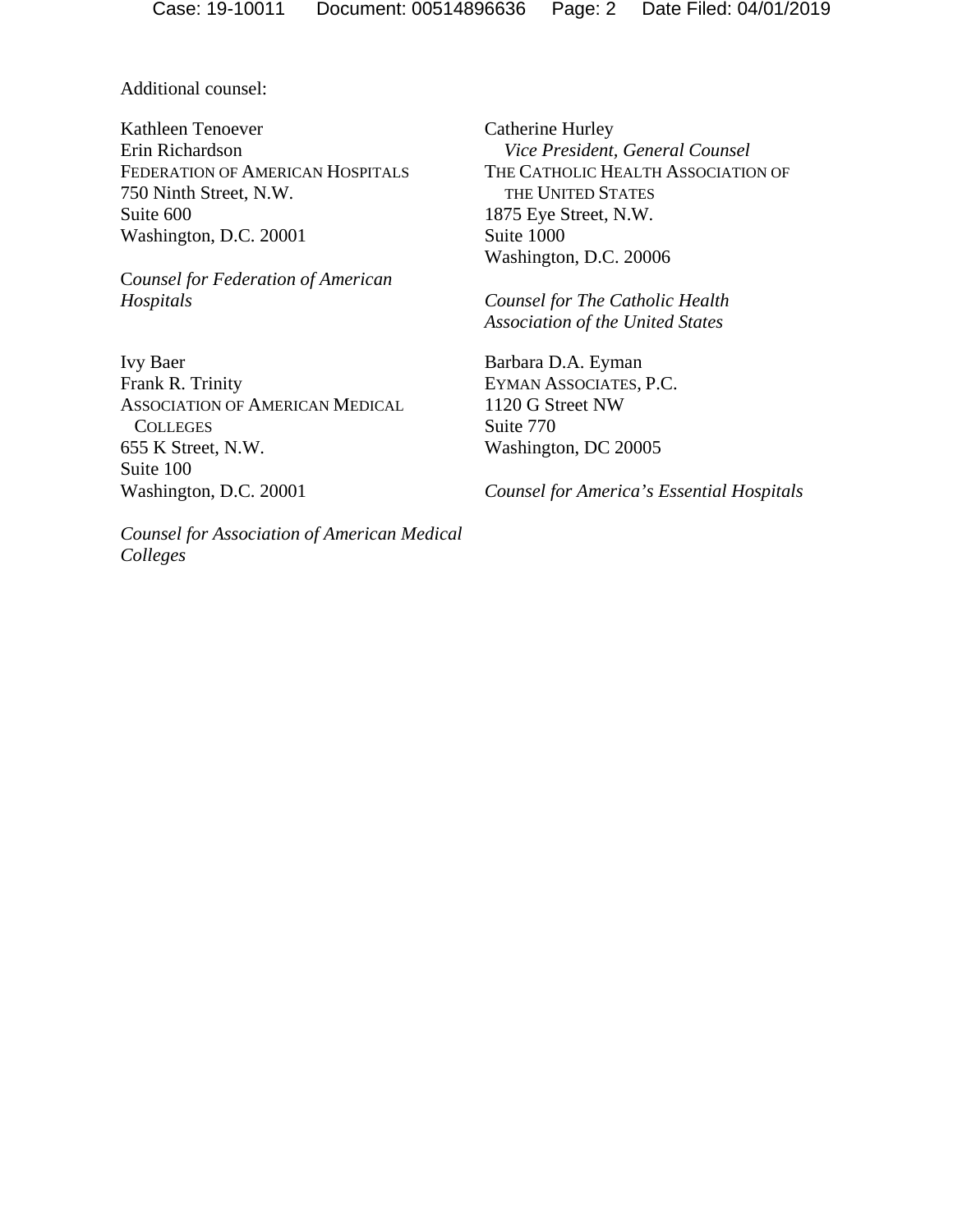Case: 19-10011 Document: 00514896636 Page: 3 Date Filed: 04/01/2019

#### **SUPPLEMENTAL STATEMENT OF INTERESTED PARTIES**

Pursuant to Fifth Circuit Rule 29.2, the undersigned counsel of record certifies that the following listed persons and entities, in addition to those already listed in the parties' briefs, have an interest in the outcome of this case. These representations are made in order that the judges of this court may evaluate possible disqualification or recusal.

1. *Amici curiae on this brief*:

American Hospital Association

Federation of American Hospitals

The Catholic Health Association of the United States

America's Essential Hospitals

Association of American Medical Colleges

2. *Counsel for amici curiae on this brief*:

**Hogan Lovells US LLP**: Sean Marotta, Kirti Datla

**American Hospital Association**: Melinda Reid Hatton, Maureen Mudron,

Lawrence Hughes

**Federation of American Hospitals**: Kathleen Tenoever, Erin Richardson

**The Catholic Health Association of the United States**: Catherine Hurley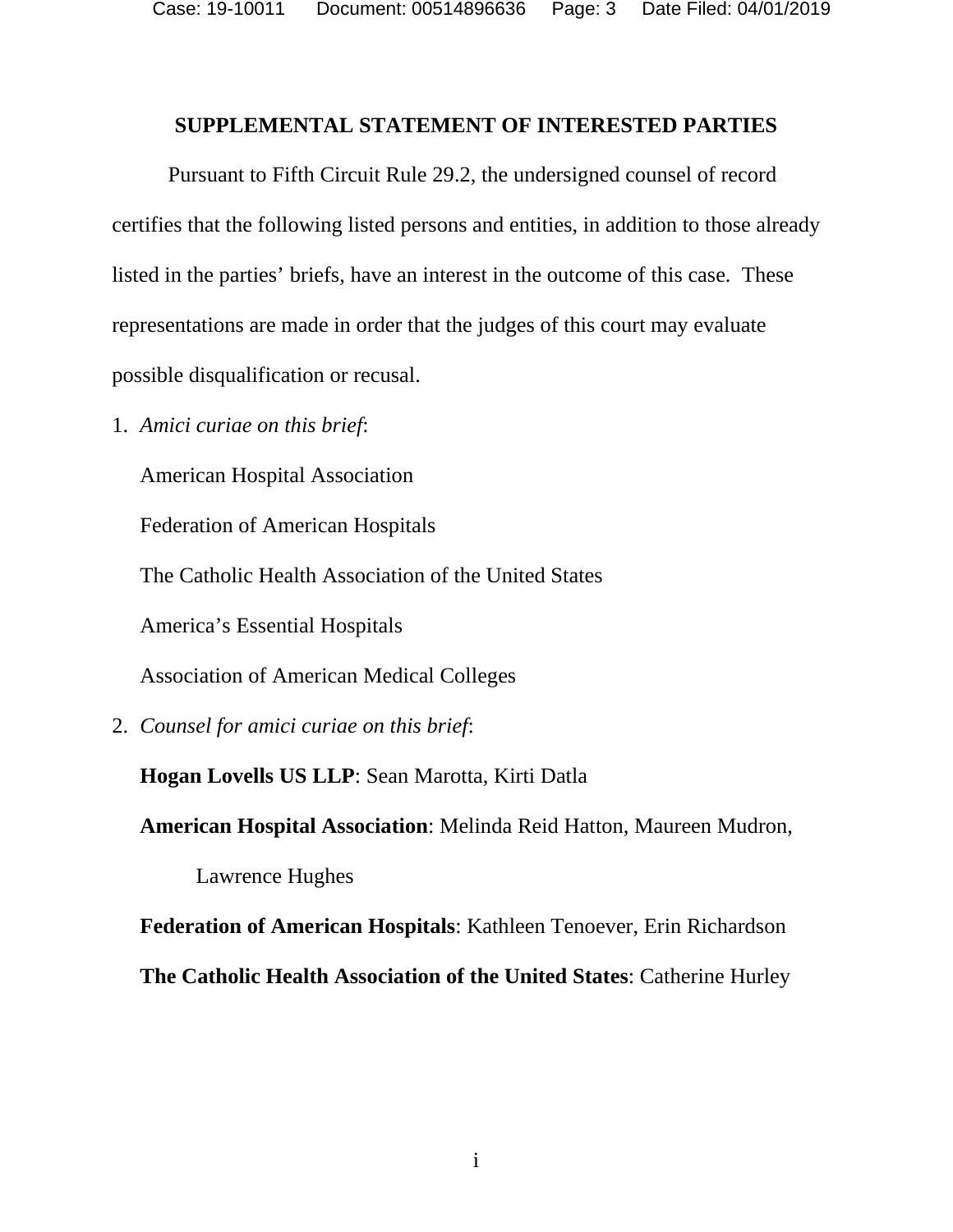# **Association of American Medical Colleges**: Ivy Baer, Frank R. Trinity

**Eyman Associates, P.C.**: Barbara D.A. Eyman

/s/ Sean Marotta Sean Marotta

April 1, 2019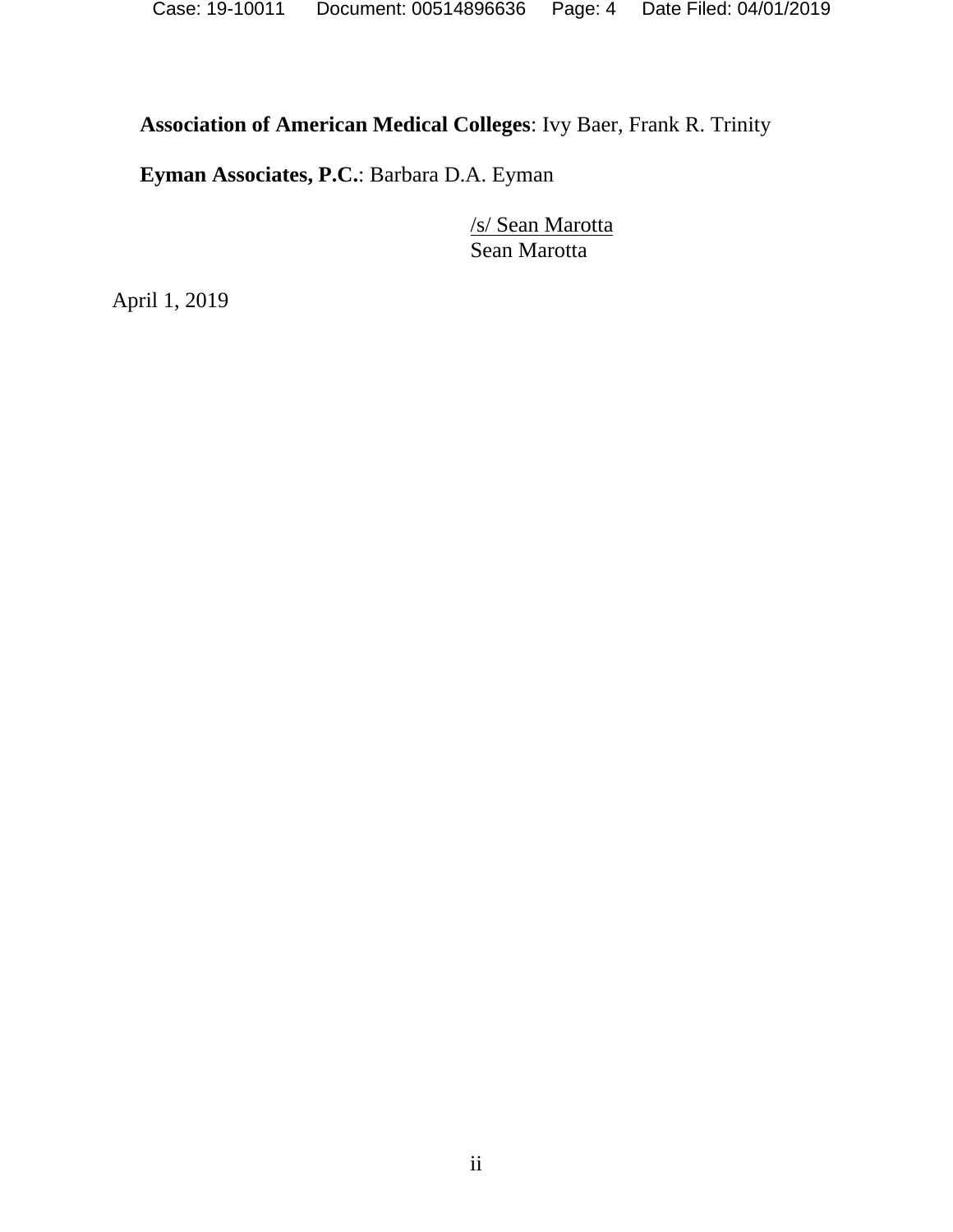# **TABLE OF CONTENTS**

|                |                                                                                                                                                                       | Page |
|----------------|-----------------------------------------------------------------------------------------------------------------------------------------------------------------------|------|
|                | SUPPLEMENTAL STATEMENT OF INTERESTED PARTIES                                                                                                                          |      |
|                |                                                                                                                                                                       |      |
|                |                                                                                                                                                                       |      |
|                |                                                                                                                                                                       |      |
|                |                                                                                                                                                                       |      |
| $\mathbf{I}$ . | The Individual Mandate is Severable From the Rest of the                                                                                                              |      |
| П.             | Affirming the District Court's Severability Holding—and<br>Permitting a Judicial Repeal of the ACA—Would Harm<br>Patients and the Hospitals They Rely on for Care and | 20   |
|                |                                                                                                                                                                       | 29   |
|                | <b>CERTIFICATE OF COMPLIANCE</b>                                                                                                                                      |      |
|                | <b>CERTIFICATE OF SERVICE</b>                                                                                                                                         |      |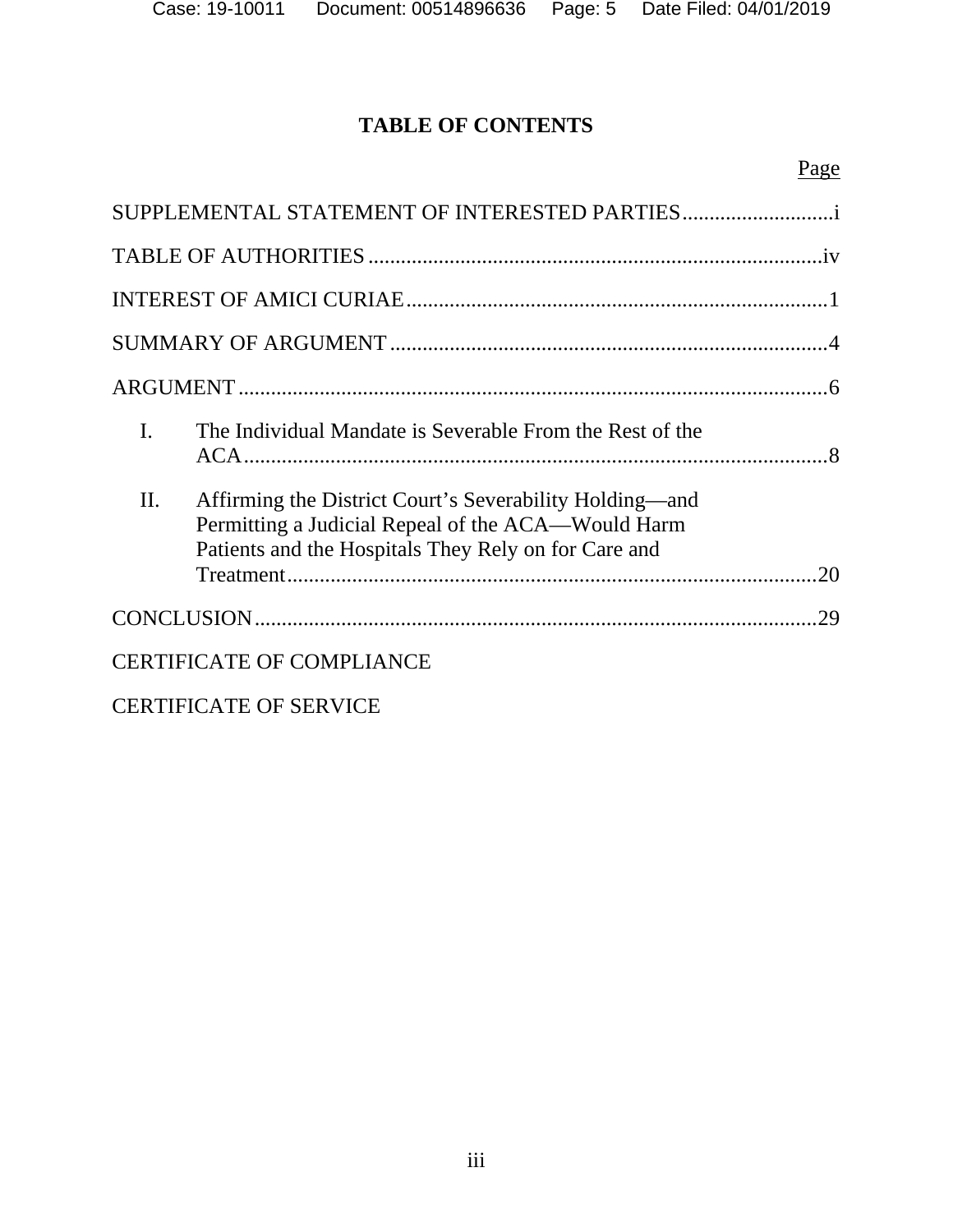<u>Page</u>

### **TABLE OF AUTHORITIES**

**CASES:** 

# Alaska Airlines, Inc. v. Brock, Brockett v. Spokane Arcades, Inc., Free Enter. Fund v. Public Co. Accounting Oversight Bd., King v. Burwell, Minnesota v. Mille Lacs Band of Chippewa Indians, National Fed'n of Indep. Bus. v. Sebelius, **STATUTES:** Health Care and Education Reconciliation Act of 2010, Pub. L. No. 11-152, Patient Protection and Affordable Care Act. Pub. L. No. 111-148

| I allent I following and Tribidable Care Tiet, I ab. E. Two. IIII-1-0, |  |
|------------------------------------------------------------------------|--|
|                                                                        |  |
|                                                                        |  |
|                                                                        |  |
|                                                                        |  |
|                                                                        |  |
|                                                                        |  |

 $iv$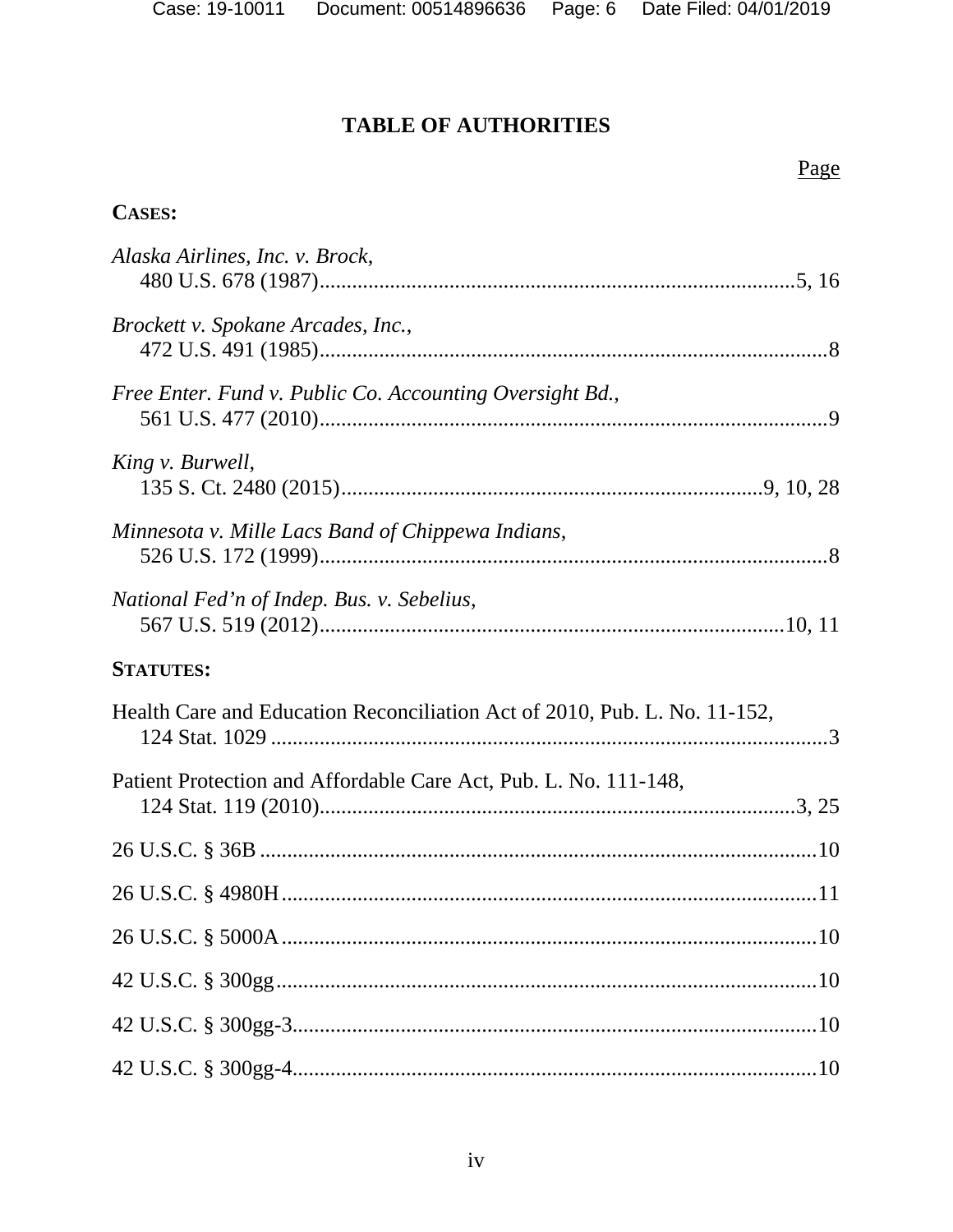# **TABLE OF AUTHORITIES-Continued**

| <b>LEGISLATIVE MATERIALS:</b>                                                                                                      |     |
|------------------------------------------------------------------------------------------------------------------------------------|-----|
| American Health Care Act of 2017, H.R. 1628, 115th Cong. (2017) 17                                                                 |     |
|                                                                                                                                    |     |
| 163 Cong. Rec. S7383 (daily ed. Nov. 29, 2017) (statement of Sen.                                                                  | .16 |
| <b>OTHER AUTHORITIES:</b>                                                                                                          |     |
| Amanda J. Abraham et al., The Affordable Care Act Transformation<br>of Substance Use Disorder Treatment, 107 Am. J. Pub. Health 31 |     |
| American Hosp. Ass'n, The Importance of Health Coverage (Apr.                                                                      |     |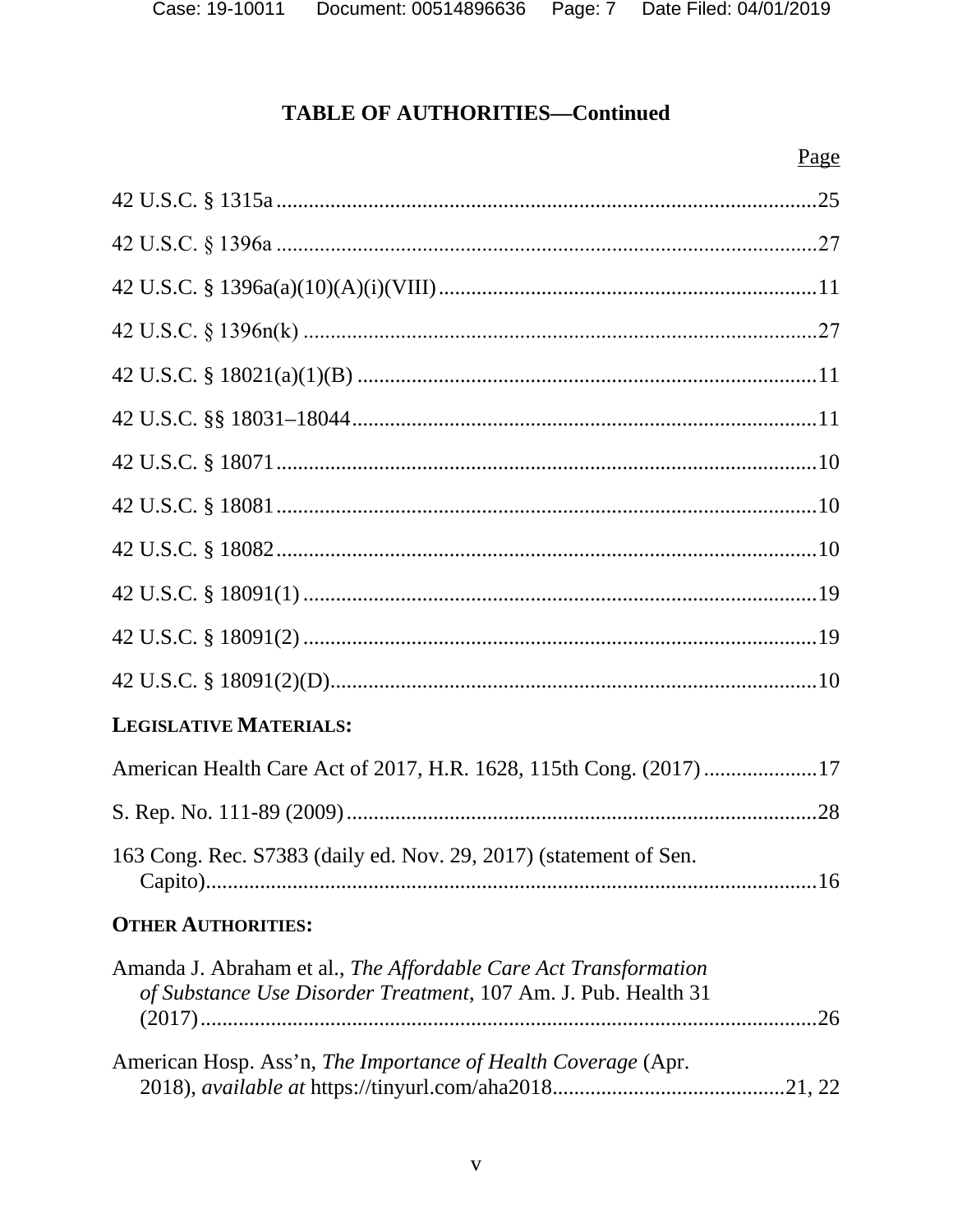# **TABLE OF AUTHORITIES—Continued**

| American Hosp. Ass'n, Uncompensated Hospital Care Cost Fact<br>Sheet (Jan. 2019), available at                                                                                                    | .23 |
|---------------------------------------------------------------------------------------------------------------------------------------------------------------------------------------------------|-----|
| Board of Governors of the Fed. Reserve Sys., Report on the Economic<br>Well-Being of U.S. Households in 2017 (May 2018), available at                                                             | .22 |
| Matt Broaddus et al., Ctr. on Budget & Policy Priorities, Medicaid<br><b>Expansion Dramatically Increased Coverage for People with</b>                                                            |     |
| Matthew Buettgens et al., Urban Institute, The Cost of ACA Repeal<br>(June 2016), <i>available at</i> https://tinyurl.com/uirepeal21, 22, 23                                                      |     |
| Robin A. Cohen et al., Nat'l Ctr. for Health Statistics, <i>Health</i><br>Insurance Coverage: Early Release of Estimates From the<br>National Health Interview Survey, January - March 2017 (Aug. |     |
| CBO, Cost Estimate for H.R. 1628: American Health Care Act of<br>2017 (May 2017), <i>available at https://tinyurl.com/cboaha201717</i> , 18                                                       |     |
| CBO, Cost Estimate for H.R. 1628: Obamacare Repeal<br>Reconciliation Act of 2017 (July 19, 2017), available at                                                                                    |     |
| CBO, Federal Subsidies for Health Insurance Coverage for People<br>Under Age 65: 2018 to 2028 (May 2018), available at<br>15, 20                                                                  |     |
| CBO, How Repealing Portions of the Affordable Care Act Would<br>Affect Health Insurance Coverage and Premiums (Jan. 2017),                                                                        |     |
| CBO, Repealing the Individual Health Insurance Mandate: An<br>Updated Estimate (Nov. 2017), available at                                                                                          |     |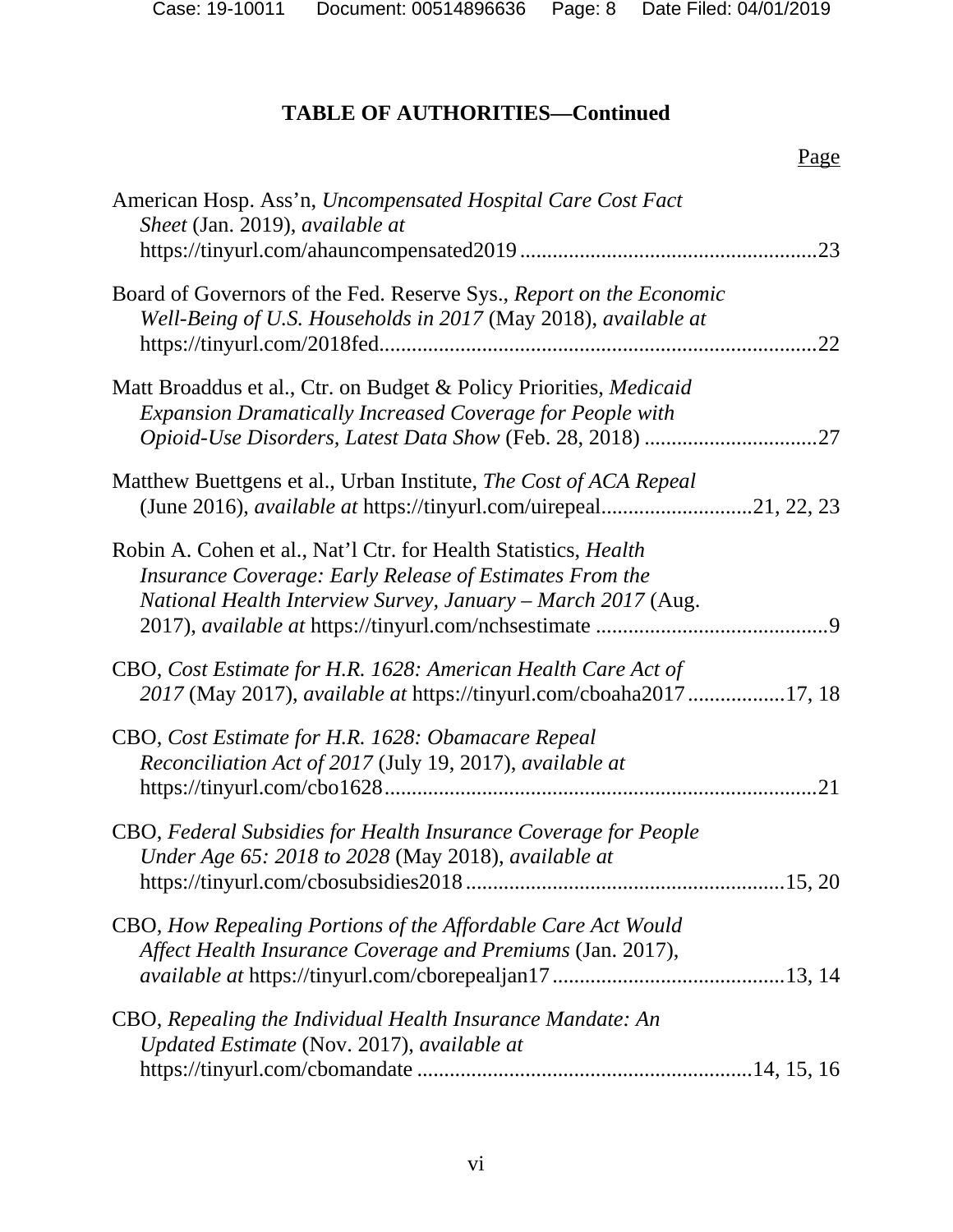Page

# **TABLE OF AUTHORITIES—Continued**

| Cecil G. Sheps Ctr. for Health Servs. Research, Univ. of North<br>Carolina at Chapel Hill, 102 Rural Hospital Closures: January<br>2010 – Present, http://tinyurl.com/uncclosure (last visited Mar. 30, | 24  |
|---------------------------------------------------------------------------------------------------------------------------------------------------------------------------------------------------------|-----|
| Centers for Medicare & Medicaid Servs., Integrated Care for Kids<br>(InCK) Model (Aug. 23, 2018), available at                                                                                          | .26 |
| Karen Davis et al., Commonwealth Fund, Designing a Medicare Help<br>at Home Benefit: Lessons from Maryland's Community First<br>Choice Program (June 2018), available at                                | .27 |
| Dobson DaVanzo & Assocs. LLC, <i>Estimating the Impact of</i><br>Repealing the Affordable Care Act on Hospitals (Dec. 2016),                                                                            | .21 |
| David Dranove et al., The Commonwealth Fund, The Impact of the<br>ACA's Medicaid Expansion on Hospitals' Uncompensated Care<br>Burden and the Potential Effects of Repeal (May 2017), available         | .25 |
| Christine Eibner & Evan Saltzman, RAND Corp., How Does the ACA<br>Individual Mandate Affect Enrollment and Premiums in the<br>Individual Insurance Market? (2015), available at                         |     |
| Molly Frean et al., Premium Subsidies, The Mandate, and Medicaid<br>Expansion: Coverage Effects of the Affordable Care Act, 53 J.                                                                       |     |
| Kaiser Family Found., Potential Impact of Texas v. U.S. Decision on<br>Key Provisions of the Affordable Care Act (Dec. 2018), available                                                                 |     |
| Ashley Kirzinger et al., Kaiser Family Found., Kaiser Health<br>Tracking Poll-March 2018: Non-Group Enrollees (Apr. 3, 2018),                                                                           |     |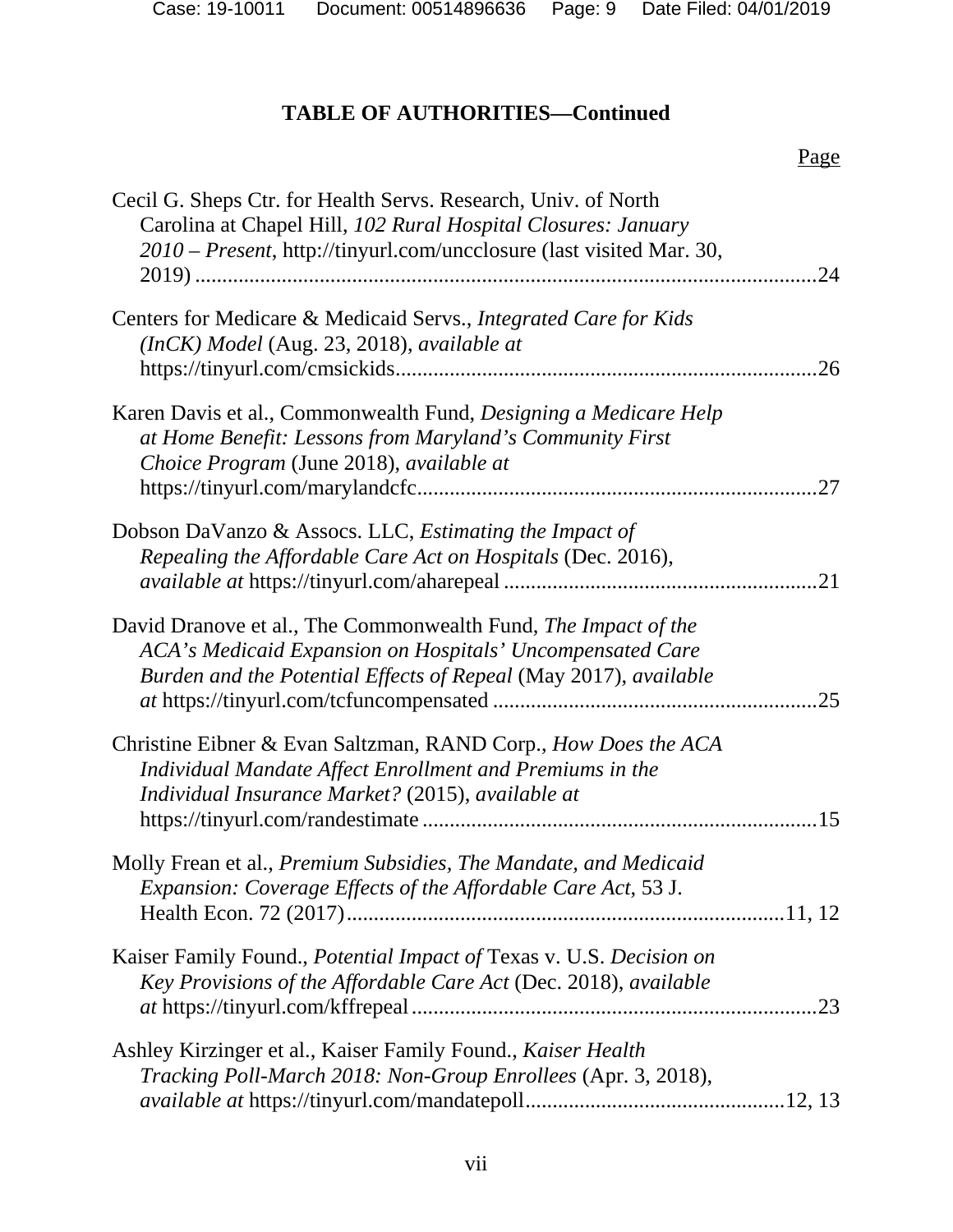# **TABLE OF AUTHORITIES—Continued**

|                                                                                                                                                                                                                                                        | Page |
|--------------------------------------------------------------------------------------------------------------------------------------------------------------------------------------------------------------------------------------------------------|------|
| Dan Mangan, Killing Obamacare Mandate Won't Cut Number of<br>Insured—Or Budget Deficit—As Much As Predicted, Analysis<br>Says, CNBC (Nov. 17, 2017, 3:32 PM), available at                                                                             |      |
| Medicare Payment Advisory Comm'n, Report to the Congress:<br>Medicare and the Health Care Delivery System (June 2018),                                                                                                                                 | .24  |
| Gillian E. Metzger, Agencies, Polarization, and the States, 115                                                                                                                                                                                        |      |
| Alexandra Minicozzi, Unit Chief, Cong. Budget Office, Presentation<br>at the 2017 Annual Meeting of the American Academy of<br>Actuaries: Modeling the Effects of the Individual Mandate on<br>Health Insurance Coverage (Nov. 14, 2017), available at |      |
| Press Release, Centers for Medicare & Medicaid Servs., CMS Model<br>Addresses Opioid Misuse Among Expectant and New Mothers                                                                                                                            | .26  |
| Dylan Scott, CBO: 13 Million More Uninsured if You Repeal<br>Obamacare's Individual Mandate, Vox (Nov. 8, 2017, 4:50 PM),                                                                                                                              |      |
| Kim Soffen & Kevin Schaul, Which Health-Care Plans The Senate<br>Rejected (And Who Voted 'No'), Wash. Post (July 28, 2017, 2:25                                                                                                                        |      |
| U.S. Dep't of Health & Human Servs., Determination That a Public<br>Health Emergency Exists (Oct. 26, 2017), available at                                                                                                                              | .26  |
| Jane Wishner et al., Kaiser Family Found., A Look at Rural Hospital<br>Closures and Implications for Access to Care: Three Case Studies                                                                                                                | .24  |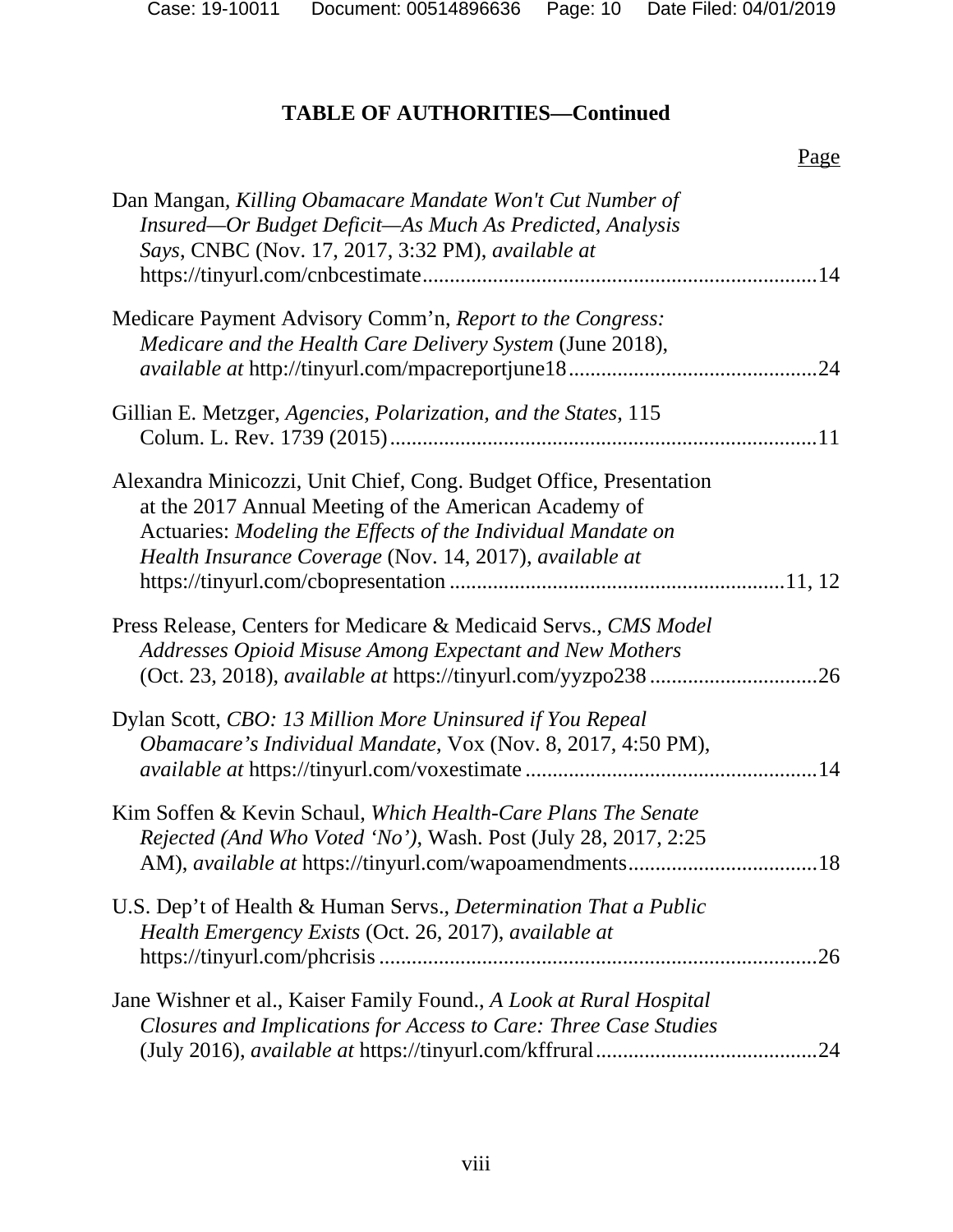### **INTEREST OF AMICI CURIAE**

The American Hospital Association, Federation of American Hospitals, The Catholic Health Association of the United States, America's Essential Hospitals, and the Association of American Medical Colleges respectfully submit this brief as amici curiae. $<sup>1</sup>$ </sup>

The American Hospital Association represents nearly 5,000 hospitals, health systems, and other health care organizations, plus 43,000 health care leaders who belong to its professional membership groups. AHA members are committed to improving the health of communities they serve and to helping ensure that care is available to and affordable for all Americans. AHA educates its members on health care issues and advocates to ensure that their perspectives are considered in formulating health policy.

The Federation of American Hospitals is the national representative of more than 1,000 investor-owned or managed community hospitals and health systems throughout the United States. The Federation's members include teaching and non-teaching hospitals in urban and rural America, as well as inpatient rehabilitation, psychiatric, long-term acute care, and cancer hospitals. Dedicated to

 $<sup>1</sup>$  All parties have consented to the filing of this brief. We certify that this brief was</sup> not authored in whole or part by counsel for any of the parties; no party or party's counsel contributed money for the brief; and no one other than amici and their counsel have contributed money for this brief.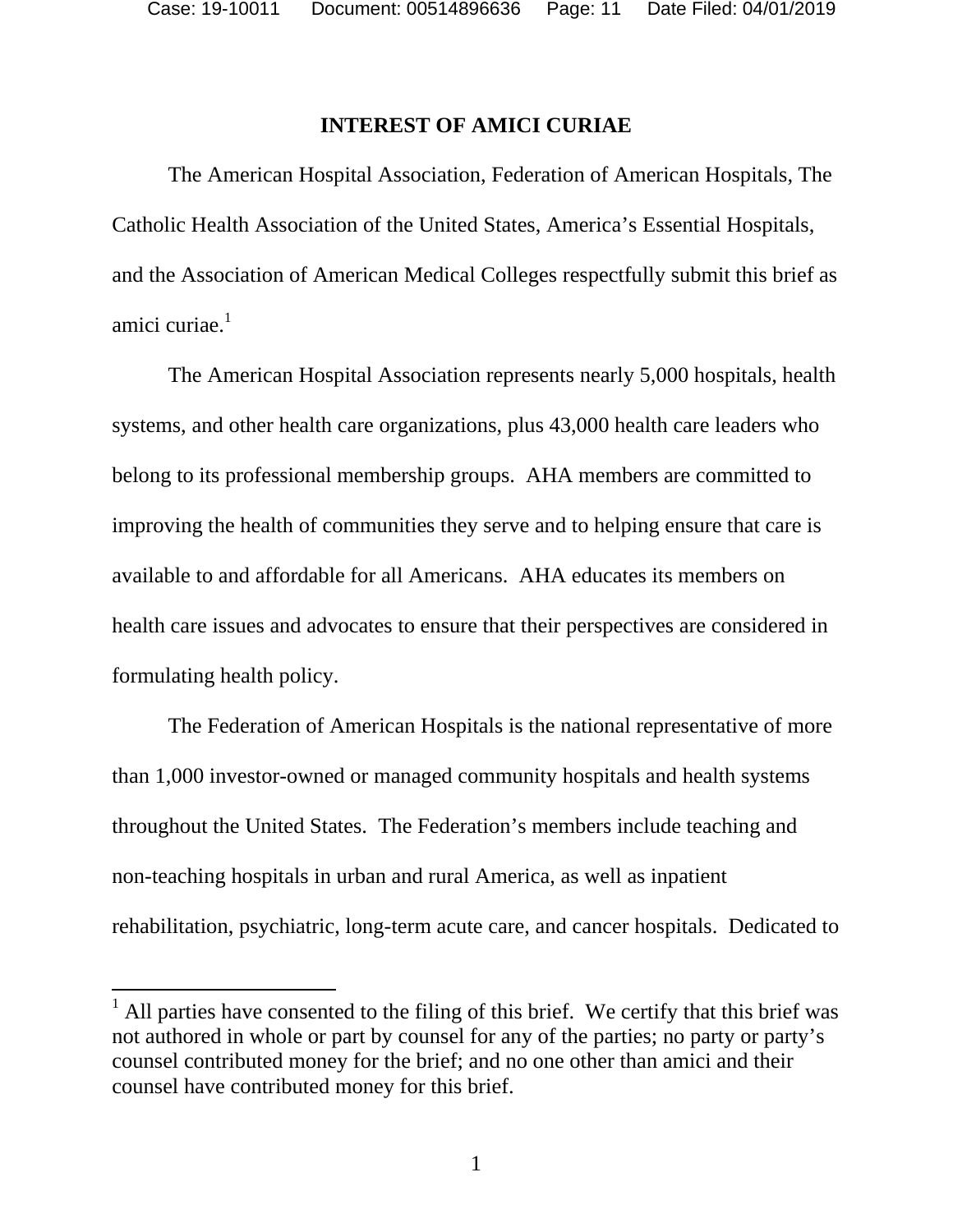a market-based philosophy, the Federation provides representation and advocacy on behalf of its members to Congress, the Executive Branch, the judiciary, media, academia, accrediting organizations, and the public.

The Catholic Health Association of the United States is the national leadership organization for the Catholic health ministry. Comprised of more than 600 hospitals and 1,600 long-term care and other health facilities in all 50 States, the Catholic health ministry is the largest group of nonprofit health care providers in the nation. CHA works to advance the ministry's commitment to a just, compassionate health care system that protects life and advocates for a health care system that is available and accessible to everyone, paying special attention to the poor and vulnerable.

America's Essential Hospitals is the national association representing more than 325 hospitals and health systems that provide a disproportionate share of the nation's uncompensated care and are dedicated to providing high-quality care for all, including underserved and low-income populations. Filling a safety net role in their communities, its member hospitals offer a full range of services to meet community needs, including specialized services that would otherwise be unavailable (for example, trauma centers, emergency psychiatric facilities, and burn care), public health services, mental health services, substance abuse services, specialty care services, and wraparound services such as transportation and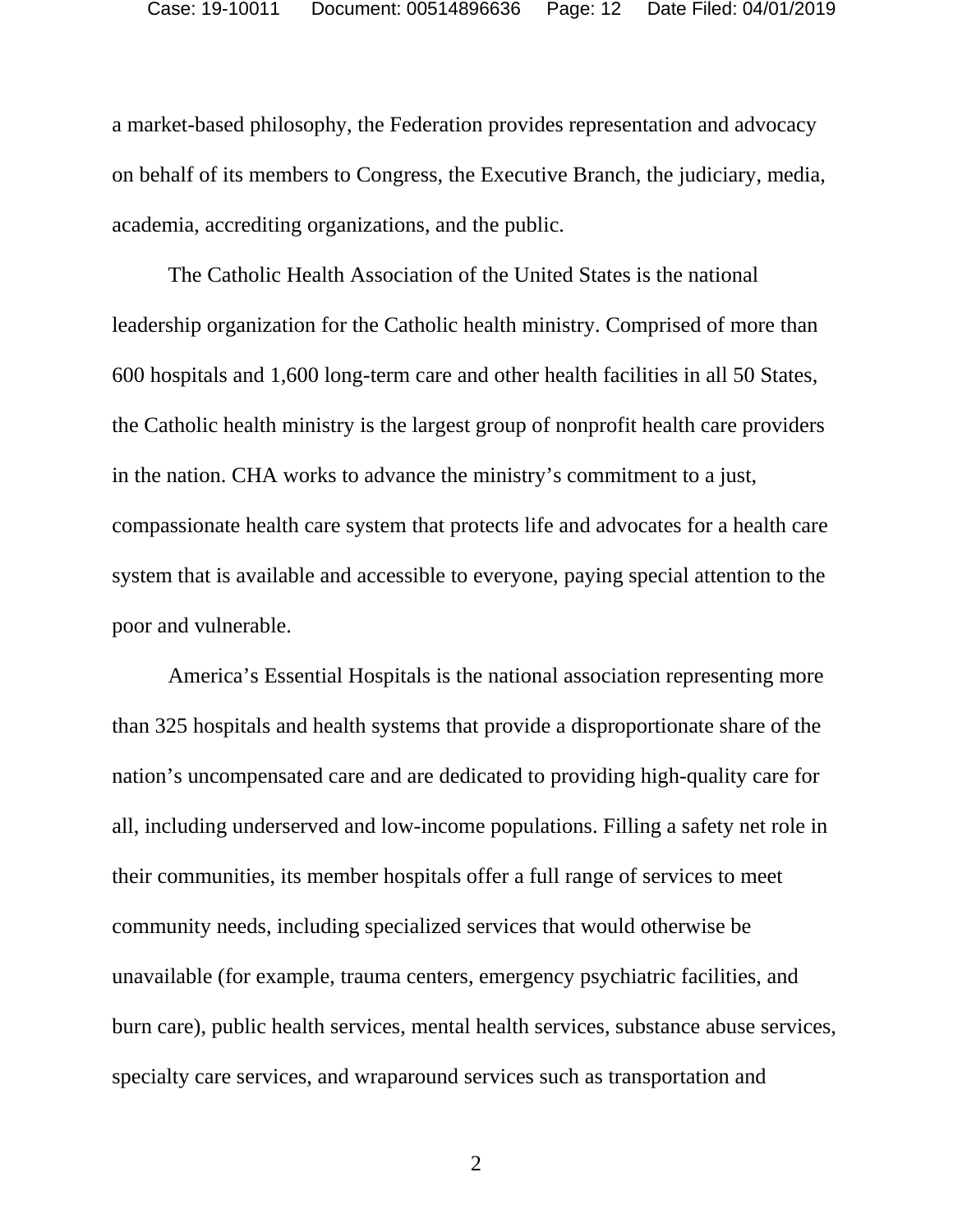translation to ensure that patients can access the care being offered. Many also provide training for physicians and other health care professionals.

The Association of American Medical Colleges is a not-for-profit association representing all 154 accredited U.S. and 17 accredited Canadian medical schools; nearly 400 major teaching hospitals and health systems, including more than 80 academic and scientific societies. Through these institutions and organizations, the AAMC serves the leaders of America's medical schools and teaching hospitals and their nearly 173,000 faculty members, 89,000 medical students, 129,000 resident physicians, and more than 60,000 graduate students and postdoctoral researchers in the biomedical sciences.

Amici's members are deeply affected by the Nation's health care laws, particularly the Affordable Care Act ("ACA"). *See* Patient Protection and Affordable Care Act, Pub. L. No. 111-148, 124 Stat. 119 (2010); Health Care and Education Reconciliation Act of 2010, Pub. L. No. 111-152, 124 Stat. 1029. That is why they have filed amicus briefs in support of the law in the Supreme Court, the courts of appeals, and courts across the Nation. Amici write to offer guidance, from hospitals' perspectives, on the legal issue in this case and the harmful impact that upholding the District Court's decision striking down the law would have on the American health care system and all who depend on it to keep them well and to care for them when they are ill.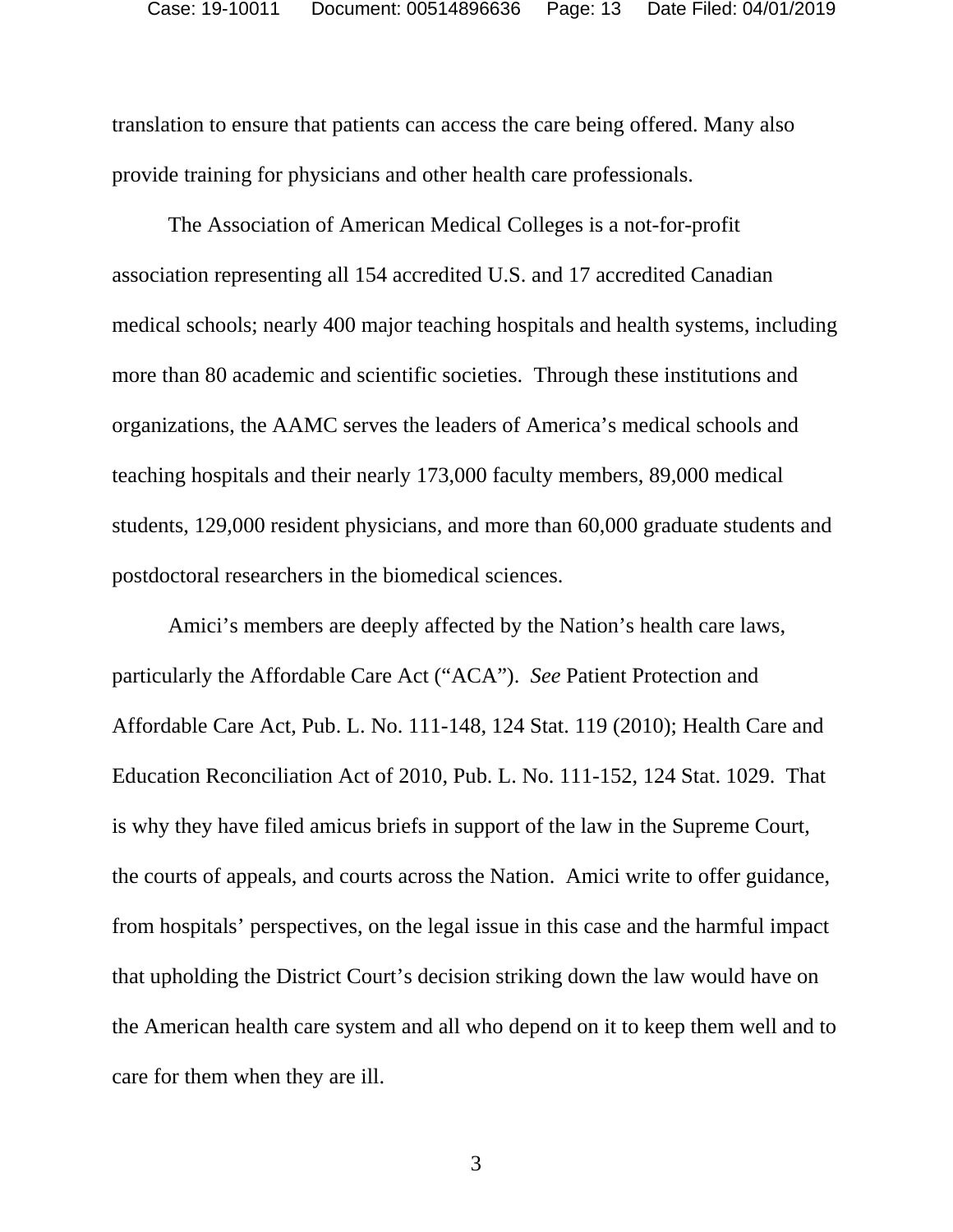### **SUMMARY OF ARGUMENT**

In the years since its enactment in 2010, the ACA has made substantial progress toward its goal of improving Americans' access to quality health care. More Americans have health insurance coverage because of the ACA's many reforms, such as the Medicaid expansion, the guaranteed-issue requirements, and the creation of state insurance exchanges. And the ACA's wide range of programs that encourage innovation in patient care have improved the quality of American health care.

Congress recognized this progress when it made a targeted change to the ACA's reforms in 2017. Armed with the knowledge that the ACA's health insurance coverage gains can be traced to multiple provisions of the law, and that the ACA's individual mandate had contributed less than originally expected, it decided that the mandate no longer needed to be enforced for the ACA's reforms to continue. And so Congress zeroed out the penalty associated with the mandate, kept the mandate in place, and left the rest of the ACA's many provisions undisturbed.

Despite this, the District Court declared the mandate invalid and inseverable from the rest of the ACA, on the premise that the Congress that merely amended the ACA to eliminate the mandate's penalty would prefer no ACA at all to an ACA without a mandate. That premise finds no support in law, logic, or experience. As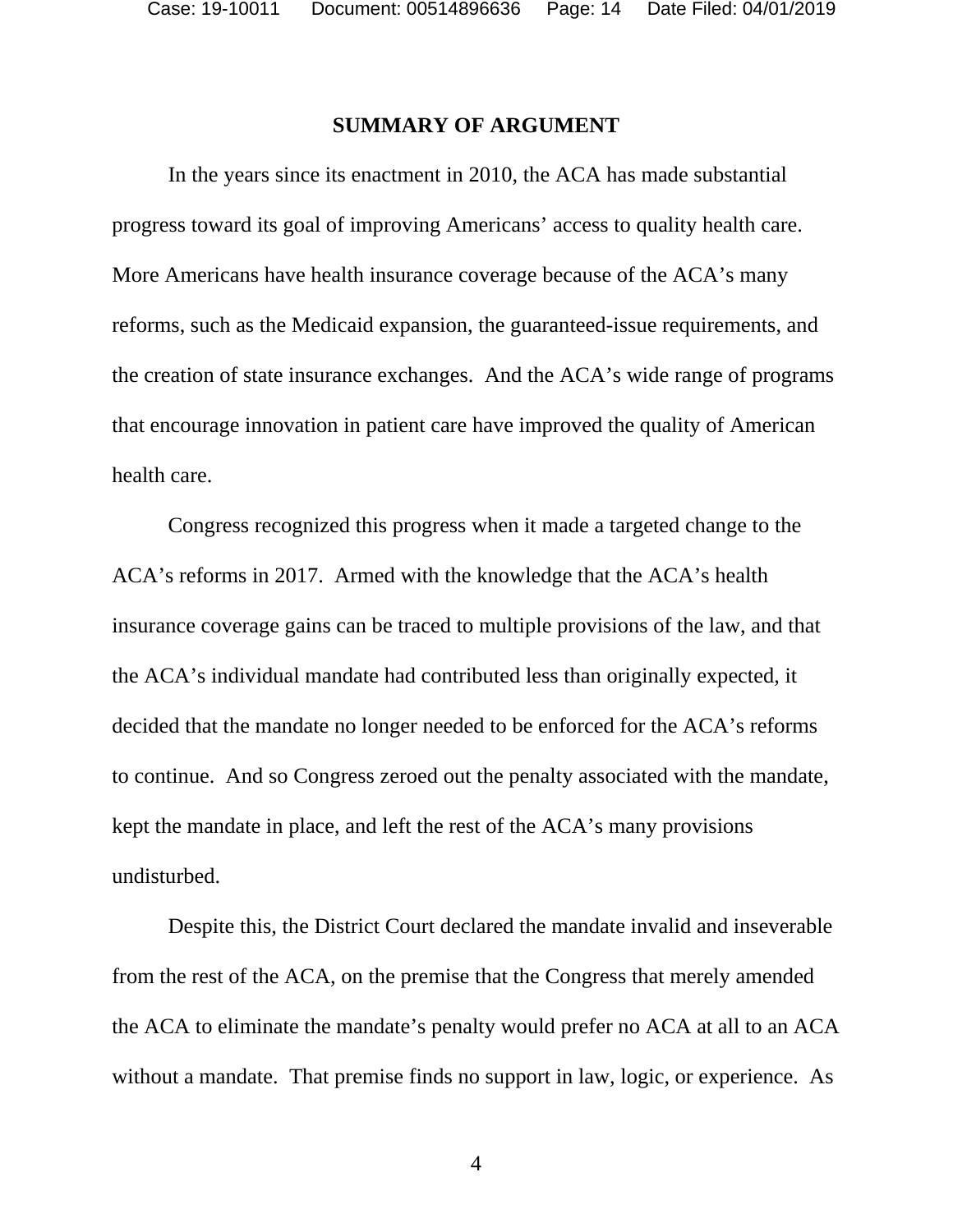to the law, there is no evidence that the ACA cannot "function[] independently," *Alaska Airlines, Inc. v. Brock*, 480 U.S. 678, 684 (1987), of the penalty-free mandate. Instead, the evidence before Congress in 2017 showed that repealing the mandate *and* eliminating the penalty would have roughly the same effect on coverage as eliminating just the penalty. That suggests that the amending Congress would be, at most, indifferent as to whether the mandate remained in place, not that it viewed the penalty-free mandate as somehow essential to the rest of the ACA. As to the logic, Congress in 2017 considered several options for addressing the ACA, ranging from a complete repeal to the elimination of the mandate penalty. It chose the option that *least* disturbed the ACA's reforms. Congress's choice is therefore incompatible with a conclusion that this Congress would have preferred no ACA to one without the penalty-free mandate it left in place. And as to the experience, the available evidence shows that Congress was correct to conclude that the ACA can function without the individual mandate, which strongly suggests that it can also function without any residual effects of the now penalty-free mandate.

If left in place, the District Court's wholesale judicial repeal of the ACA will have disturbing consequences. It would drag this country back into the world before the ACA, removing millions from the insurance rolls. And without coverage, Americans suffer. Those without insurance coverage forgo basic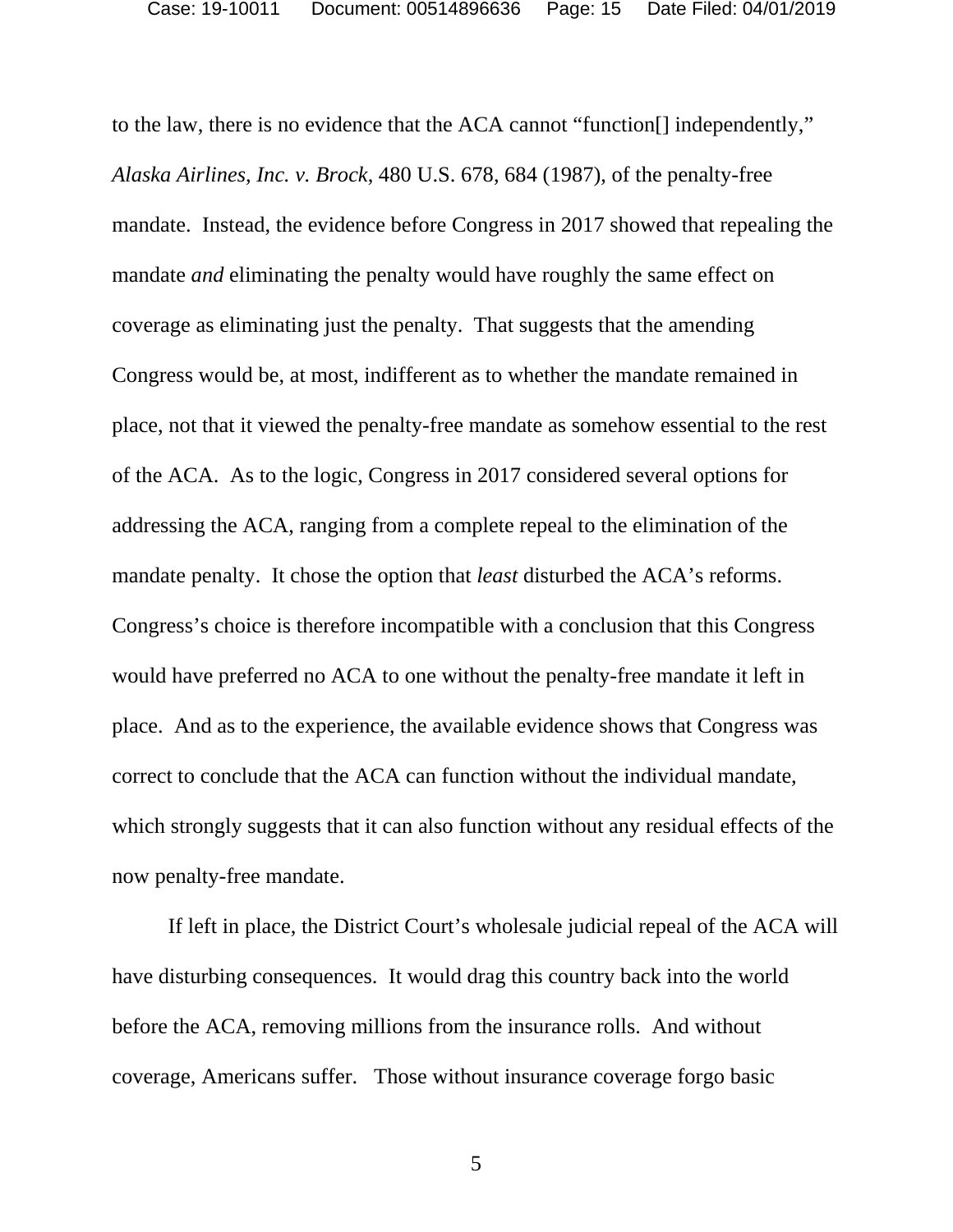medical care, making tem more difficult to treat when they do seek care. This not only hurts patients; it has severe consequences for the hospitals that care for them. Hospitals will bear a greater uncompensated-care burden, which will force them to reallocate limited resources and compromise their ability to provide needed services.

The judicial repeal of the ACA will have long-term consequences as well. The ACA put in place numerous programs designed to finance and foster innovative programs to address our most pressing health care needs, such as the opioid crisis and providing more home health care to support the country's aging population. These programs should not be cut off before they realize their full potential. The harmful effects that removing these programs would have on communities further confirm that Congress could not have intended for the entire ACA to fall with the mandate.

This Court should reverse.

#### **ARGUMENT**

The District Court's ruling accomplished a judicial repeal of the Affordable Care Act. If upheld, it will unwind eight years of progress under the ACA's broad set of reforms. And if upheld, it will cause tens of millions of patients to lose their health insurance, returning them to the ranks of the long-term uninsured and putting their health at risk.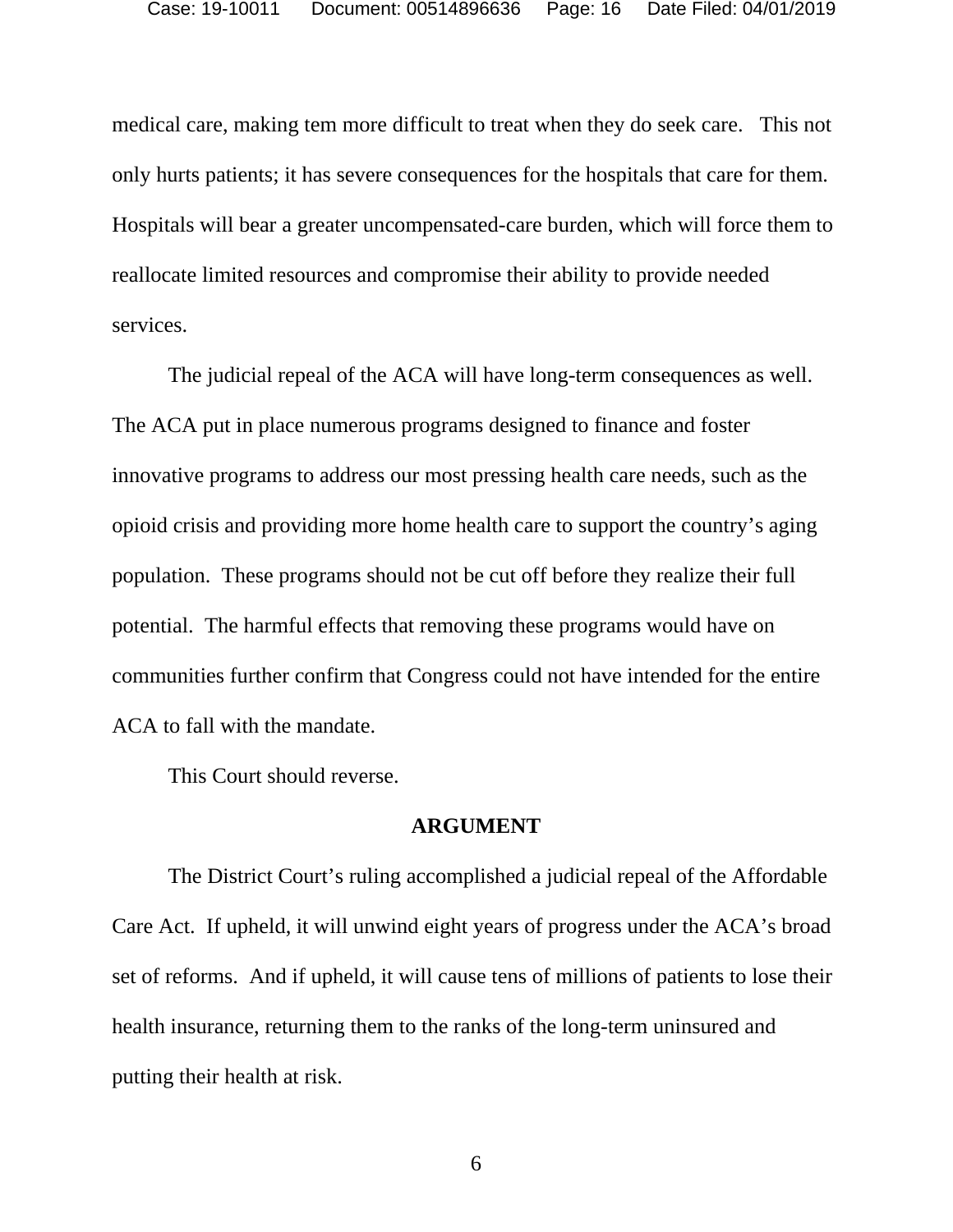This repeal may serve Plaintiffs' idiosyncratic health-policy preferences. But for the rest of the country, which has benefitted from expanded healthinsurance coverage, the birth of a stable individual-insurance market, an expanded Medicaid safety net, and many other protections, it would be disastrous. It would result in more Americans going without basic medical care and more Americans waiting to seek care until they are seriously ill, placing their health at greater risk and making it harder to treat their conditions successfully.

Nothing in law or logic supports the District Court's reasoning or requires this result. The individual mandate, as amended, is constitutional. *See* Intervenor-Defs.' Br. at 35–40. But even if this Court disagrees, it should still reverse the District Court's untenable conclusion that the current individual mandate "is essential to and inseverable from" the rest of the ACA. *See* ROA.2665 (internal quotation marks omitted).

Timing, as the saying goes, is everything. When Congress enacted the ACA in 2010, it wrote on a blank slate. It viewed the individual mandate and its accompanying penalty as an important component of its reforms to this Nation's health care system. But when Congress revisited the Act in 2017, it had the benefit of seven years of experience. In light of that experience, it knew that the individual mandate was less important than the rest of the package of reforms, and so it zeroed out the penalty associated with non-compliance. That is, it decided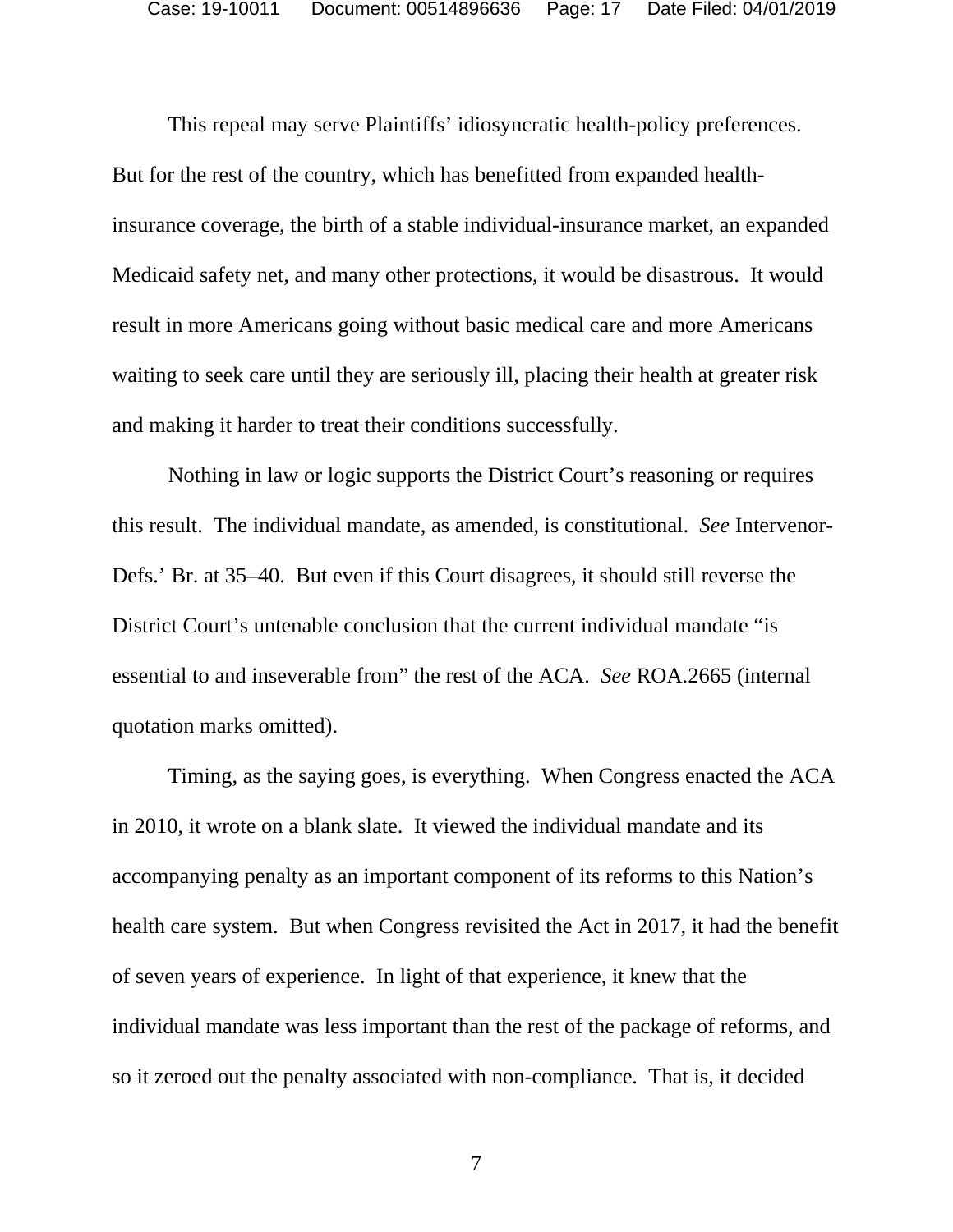that the individual mandate was not "essential" to the ACA's reforms and did not need to be enforced. Congress' choice to eliminate the penalty attached to the mandate but to go no further is as clear a sign of congressional intent as a court could hope for.

The District Court's order threatens to upend health care in America, harming patients and the hospitals and physicians they rely on. Nothing requires that result. This Court should not affirm a judicial repeal of the ACA that Plaintiffs sought only after they failed to secure a legislative one.

### **I. THE INDIVIDUAL MANDATE IS SEVERABLE FROM THE REST OF THE ACA.**

If this Court holds that the individual mandate without a penalty is unconstitutional, it must then decide whether the provision can be excised from the rest of the ACA, "essentially an inquiry into legislative intent." *Minnesota v. Mille Lacs Band of Chippewa Indians*, 526 U.S. 172, 191 (1999). The "normal rule" is "that partial, rather than facial, invalidation is the required course." *Brockett v. Spokane Arcades, Inc.*, 472 U.S. 491, 504 (1985). The remainder "must" be sustained "unless it is evident that" it is "incapable of functioning independently" of the mandate or that, in light of the text and historical context, Congress "would have preferred no [Act] at all to" an ACA without the mandate. *Free Enter. Fund v. Public Co. Accounting Oversight Bd.*, 561 U.S. 477, 509 (2010) (internal alterations and quotation marks omitted).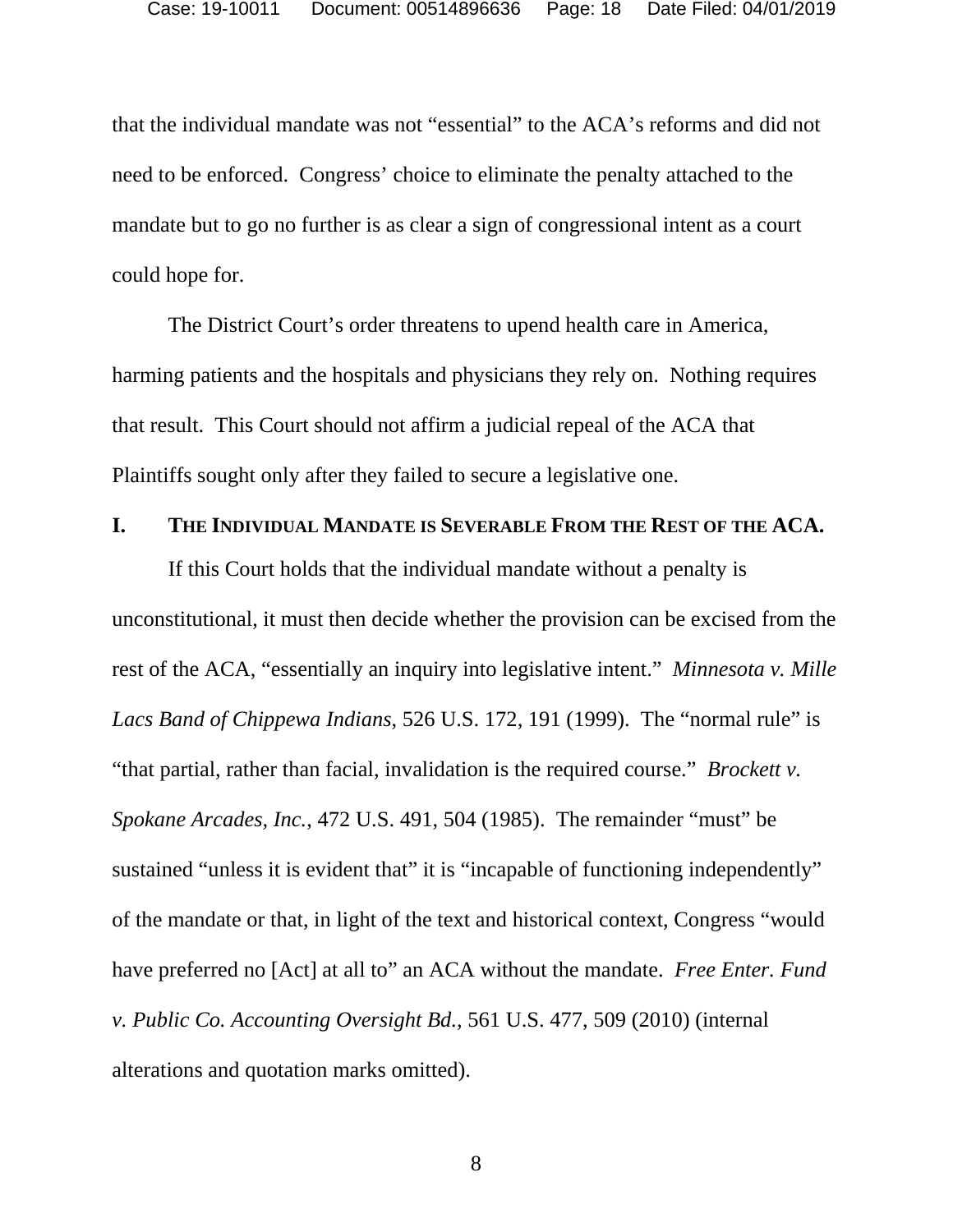The District Court's conclusion that Plaintiffs had cleared that high hurdle was wrong. The ACA can function independently of any hortatory effect of a penalty-free mandate. And there is no evidence that the 2017 Congress that removed the penalty would have preferred no ACA at all to an ACA without the penalty-free mandate. Indeed, Congress' repeated, unsuccessful attempts to enact a broader repeal are evidence that it did not prefer a broader—much less a full repeal.

1. The ACA "adopt[ed] a series of interlocking reforms designed to expand coverage in the individual health insurance market." *King v. Burwell*, 135 S. Ct. 2480, 2485 (2015). It worked. As of early 2017, there were 28.1 million uninsured in the United States, "20.5 million fewer . . . than in 2010." Robin A. Cohen et al., Nat'l Ctr. for Health Statistics, *Health Insurance Coverage: Early Release of Estimates From the National Health Interview Survey, January – March 2017*, at 1 (Aug. 2017), *available at* https://tinyurl.com/nchsestimate. But it did not work exactly as planned.

When enacted, the ACA's major provisions related to the individual insurance market were often referred to as a three-legged stool. The guaranteedissue and community-rating provisions formed the first leg, prohibiting insurers from discriminating on the basis of preexisting or other conditions, such as claims history and gender. *See* 42 U.S.C. §§ 300gg, 300gg-3, 300gg-4; *see also National*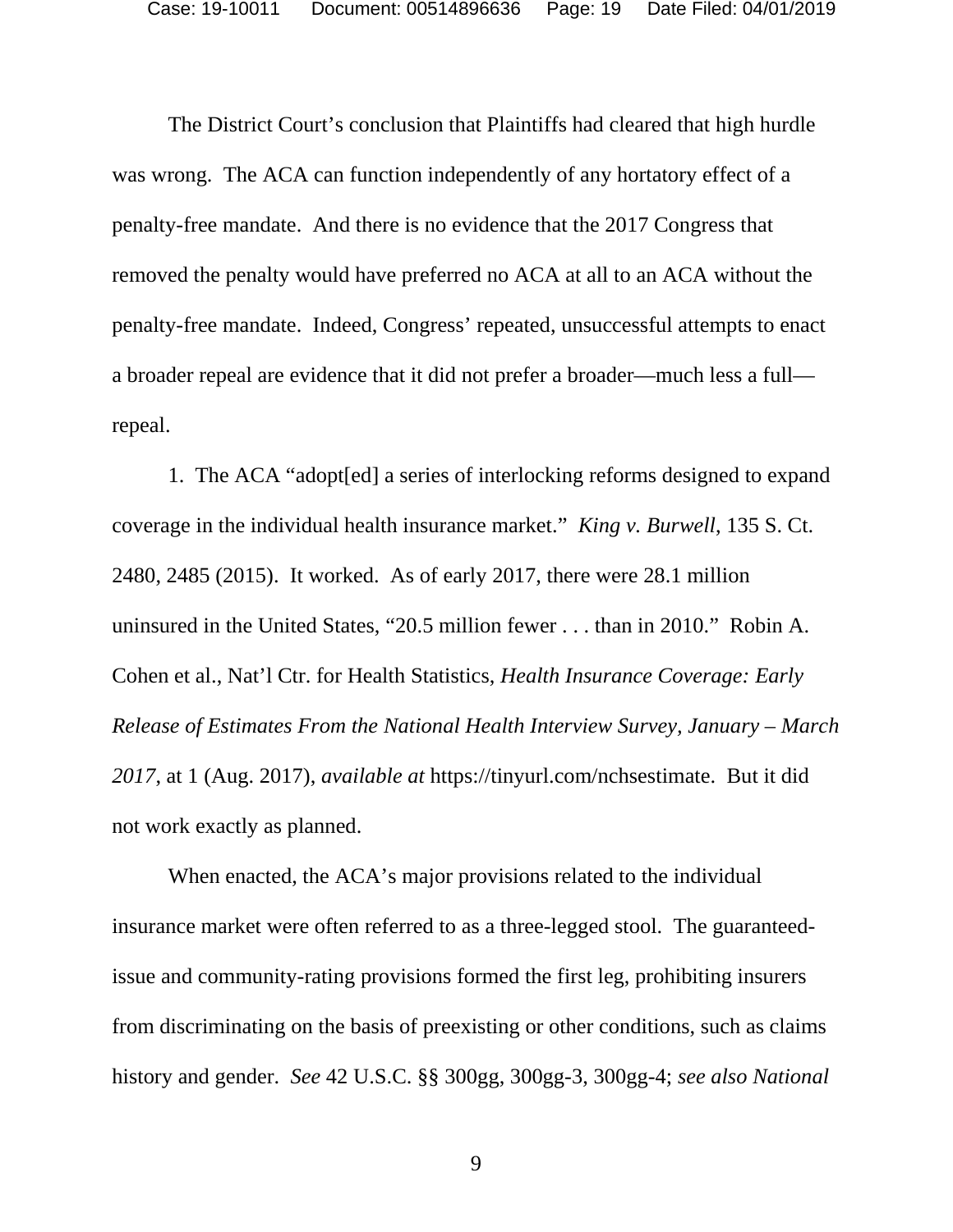Case: 19-10011 Document: 00514896636 Page: 20 Date Filed: 04/01/2019

*Fed'n of Indep. Bus. v. Sebelius ("NFIB")*, 567 U.S. 519, 547–548 (2012).

Subsidies through premium tax credits and cost-sharing reduction payments formed the second leg, making coverage and the use of that coverage affordable. *See* 26 U.S.C. § 36B; 42 U.S.C. §§ 18071, 18081–18082; *see also King*, 135 S. Ct. at 2487. And the individual mandate formed the third, expanding the risk pool to the healthy and the sick alike by requiring people to maintain coverage and penalizing those who did not. *See* 26 U.S.C. § 5000A; *see also NFIB*, 567 U.S. at 548.

Taken together, the idea was that these reforms would achieve "near universal" health insurance coverage. 42 U.S.C. § 18091(2)(D). The guaranteedissue and community-ratings provisions would make sure that coverage was widely available. The subsidies would make sure that coverage was generally affordable and that patients would have access to the services they needed, including those offered by hospitals. And the mandate would make sure that everyone purchased insurance, expanding the risk pool and making the ACA's mandates financially viable for insurers.

2. But the ACA is more than the metaphorical stool. It created healthinsurance exchanges to serve the individual and small-group health insurance markets, through which qualified people can purchase health-insurance plans that provide a basic set of essential benefits. *See* 42 U.S.C. §§ 18021(a)(1)(B), 18031–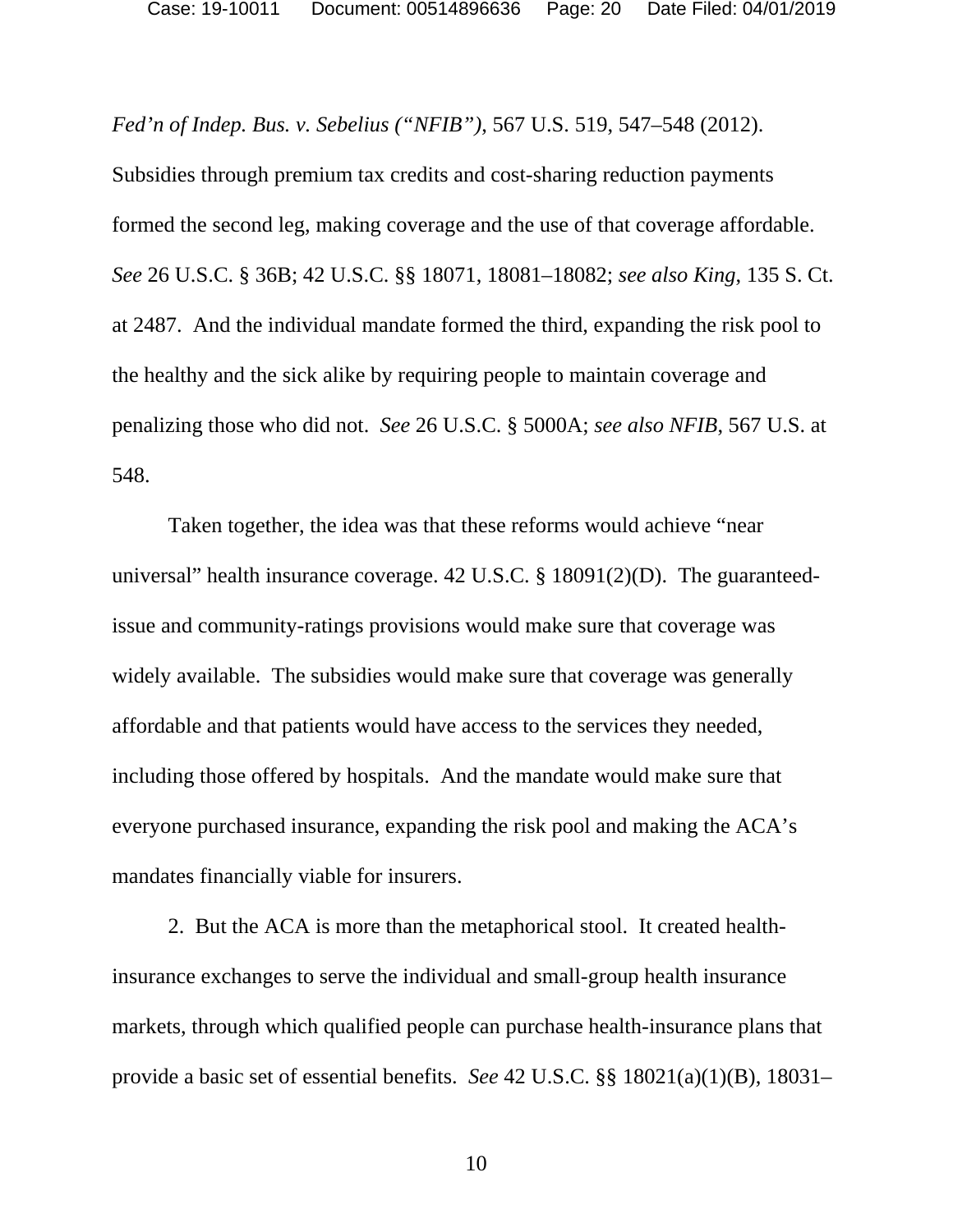18044. It expanded the Medicaid program, permitting adults in participating States with incomes of up to 133% of the federal poverty level to obtain coverage. *See id.* § 1396a(a)(10)(A)(i)(VIII); *see also NFIB*, 567 U.S. at 548, 586–588 (plurality op.) (severing requirement that States participate in Medicaid expansion). It mandated that employers with 50 or more full-time employees provide health insurance to their employees. *See* 26 U.S.C. § 4980H. And it contains hundreds of other provisions. To continue the analogy, then: The ACA has "several other 'legs' that are critical to supporting the ACA regime." Gillian E. Metzger, *Agencies, Polarization, and the States*, 115 Colum. L. Rev. 1739, 1773 (2015).

Moreover, the ACA's three legs did not contribute equally to the expansion of coverage in the individual market. The individual mandate has had a smaller effect than expected. One study found that subsidies accounted for 41% of 2014's coverage gains that could be attributed to the ACA's major provisions, while the individual mandate's effects were negligible. *See* Molly Frean et al., *Premium Subsidies, the Mandate, and Medicaid Expansion: Coverage Effects of the Affordable Care Act*, 53 J. Health Econ. 72, 80–81 (2017).<sup>2</sup> The rest of these

<sup>2</sup> Among the factors that explain the low impact of the mandate is the number of people exempt from it—24% in the 2015 tax year. *See* Alexandra Minicozzi, Unit Chief, Cong. Budget Office, Presentation at the 2017 Annual Meeting of the American Academy of Actuaries: *Modeling the Effects of the Individual Mandate on Health Insurance Coverage* 2 (Nov. 14, 2017), *available at* https://tinyurl.com/cbopresentation.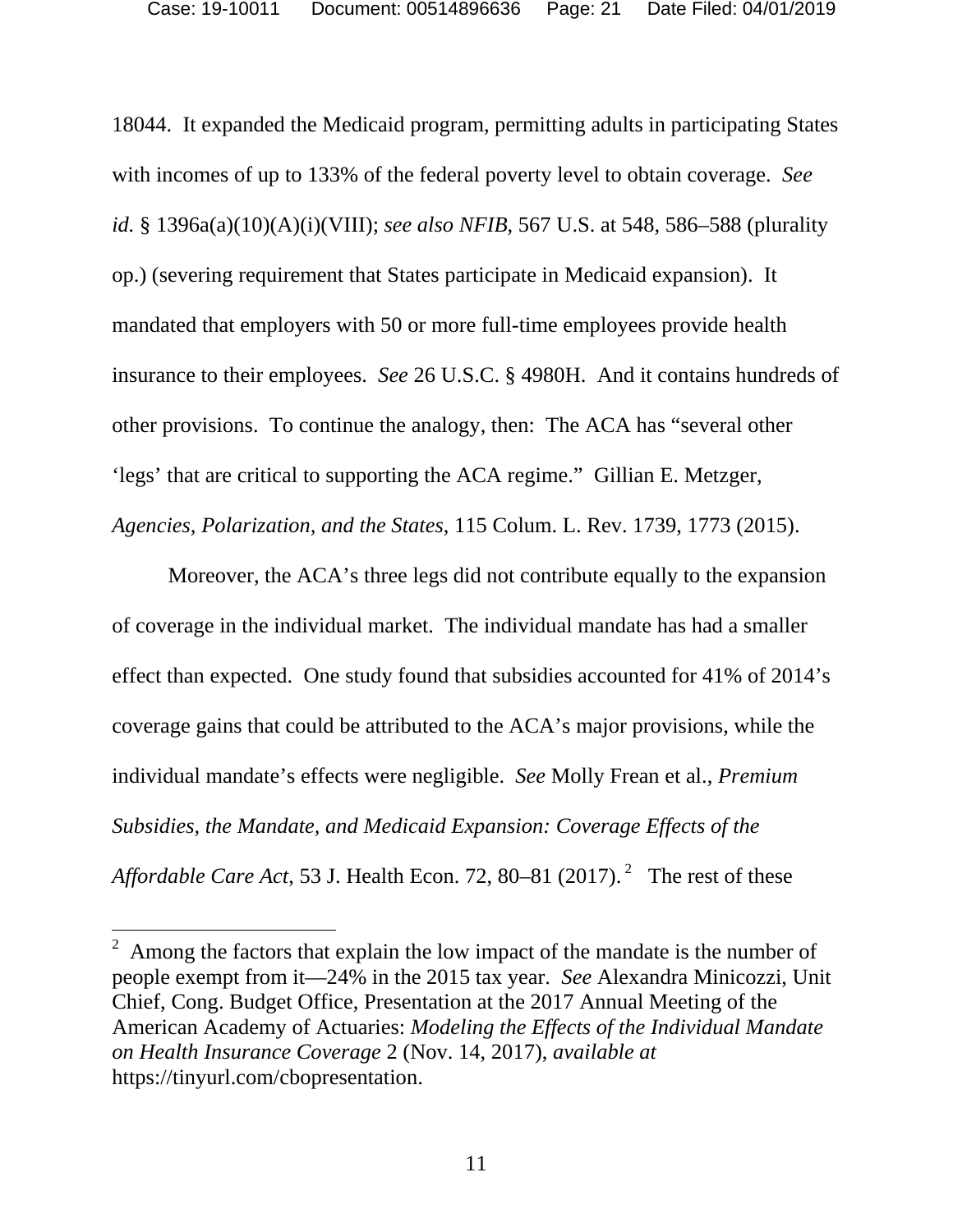gains came from the Medicaid program, with 29% of the total attributable to enrollment due to increased awareness by those already eligible, but not yet enrolled—such as children—and the other 30% attributable to the ACA's Medicaid expansion. *See id.* "The relative magnitudes of the changes for each policy were quite similar in 2015." *Id.* at 81.

Even then, the gains directly attributable to the ACA's coverage provisions accounted for 60% of the total increase in 2014. That is, some of the increase in coverage could not be traced directly to these ACA provisions but instead stemmed from other factors. Those factors include decreased unemployment, and a corresponding increase in employer-sponsored coverage and the affordability of individual coverage; the increased attractiveness of insurance due to the "guaranteed issue requirements"; and the "simplification of purchasing coverage due to the creation of the exchanges." *Id.*

A Kaiser Family Foundation poll—its latest poll before the elimination of the mandate's penalty took effect—found that few people who purchased health insurance through the individual market viewed the individual mandate as a "major reason" for their decision to obtain coverage. *See* Ashley Kirzinger et al., Kaiser Family Found., *Kaiser Health Tracking Poll-March 2018: Non-Group Enrollees*  (Apr. 3, 2018), *available at* https://tinyurl.com/mandatepoll. They instead identified "protecting against high medical bills (75 percent)," "peace of mind (66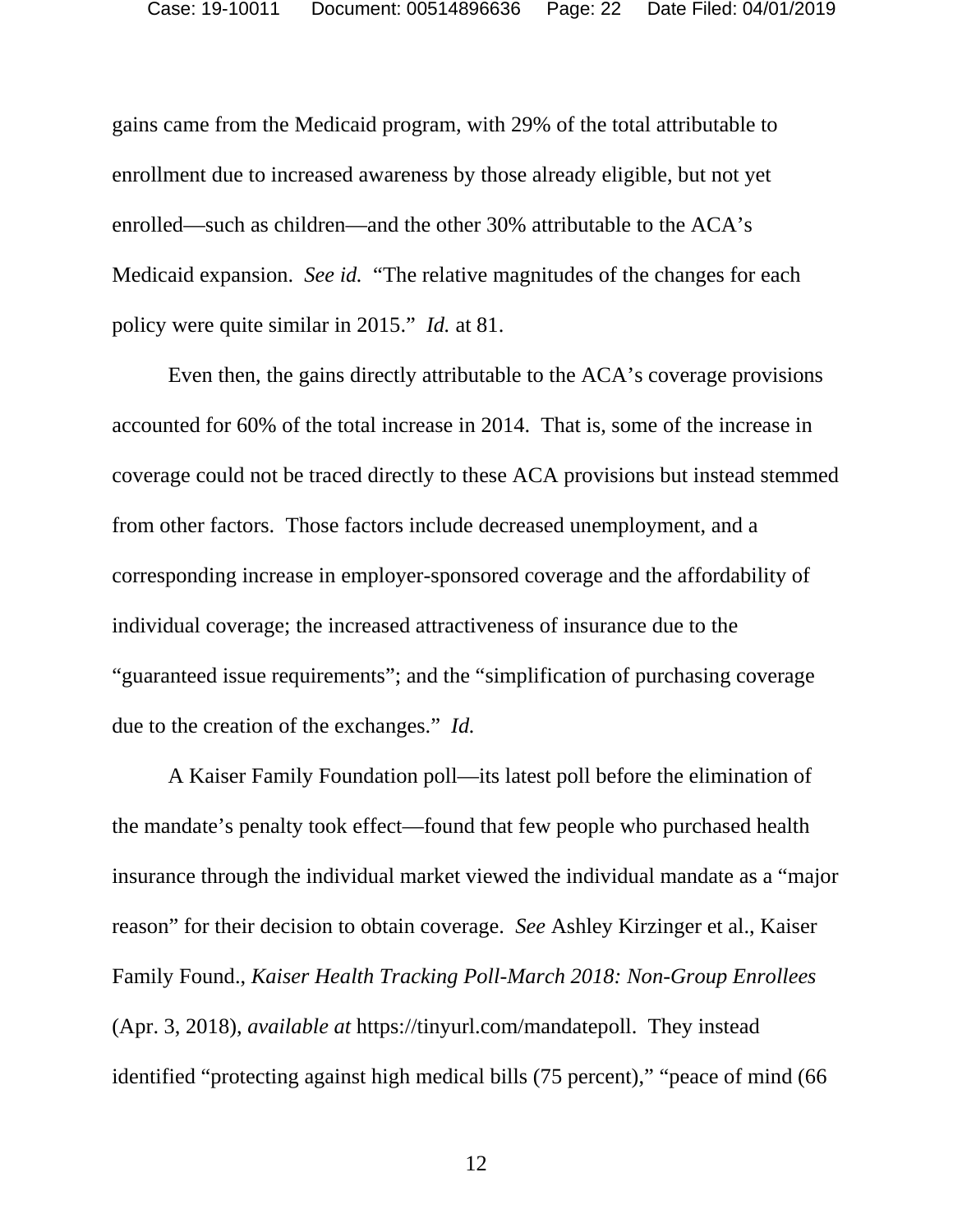percent)," and "an ongoing health condition (41 percent)." *Id.* The availability of affordable and effective health insurance—not a government mandate—drives patients to purchase coverage. *See id.* ("[N]ine in ten non-group enrollees say they intend to continue to buy their own insurance even with the repeal of the individual mandate."). Although some Americans may choose to roll the dice on their health and finances, most *want* to have affordable insurance for themselves and their families.

3. By the time congressional attention turned to repeal in 2017, policymakers knew that the individual mandate had not been coverage's main driver. Unsurprisingly, studies that analyzed congressional repeal proposals showed that repealing the mandate would have a much smaller impact on coverage than repealing other provisions.

The Congressional Budget Office (CBO) examined the effects on coverage of repealing nearly all of the ACA's insurance reforms. *See* CBO, *How Repealing Portions of the Affordable Care Act Would Affect Health Insurance Coverage and Premiums* 2 (Jan. 2017), *available at* https://tinyurl.com/cborepealjan17. It estimated that near-complete repeal would lead to 32 million people losing health insurance over a ten-year period. *See id.* at 1. That is, the number of uninsured individuals would be *higher* than before the ACA.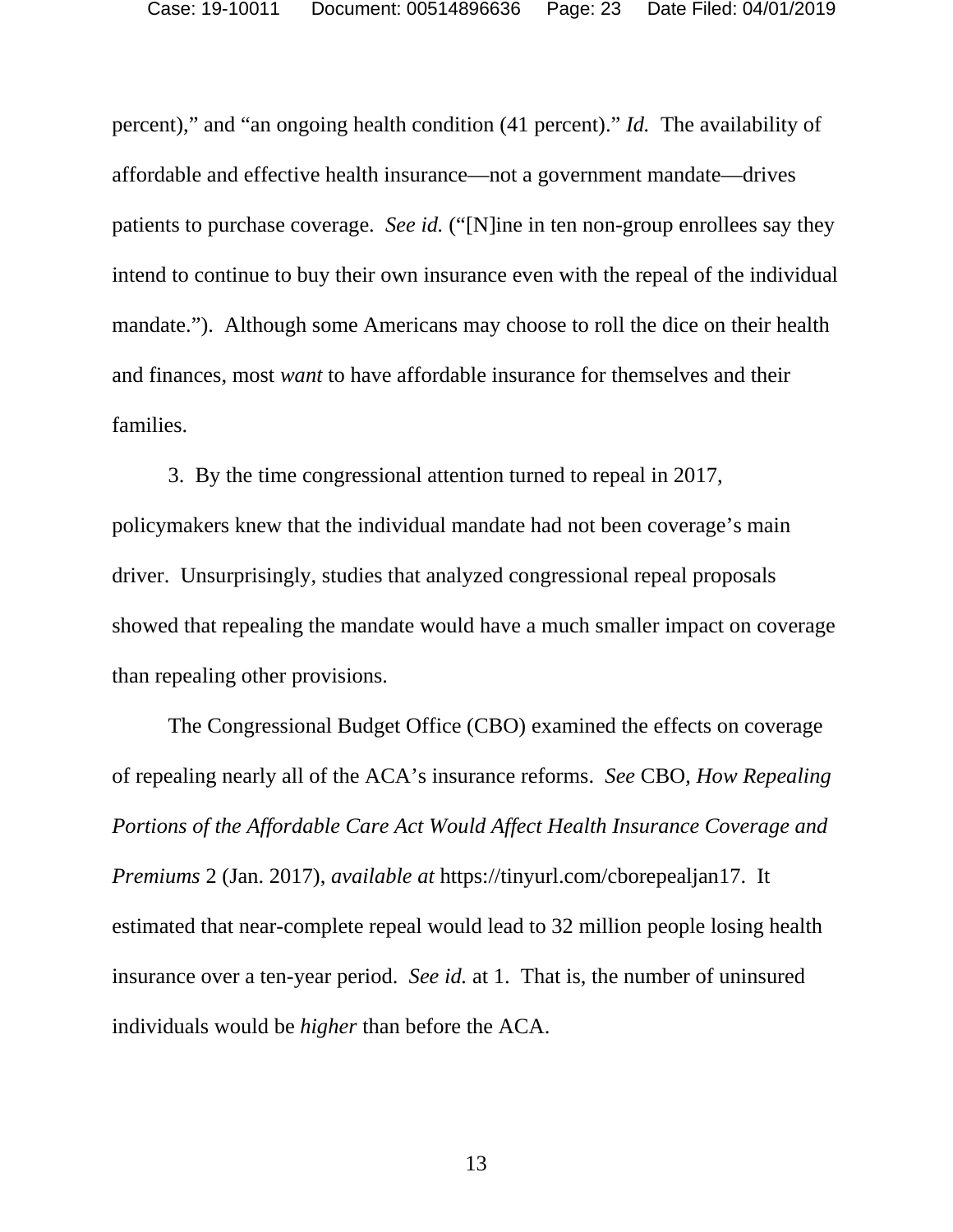The CBO also examined the effects of a more-targeted repeal effort aimed just at the individual mandate. It found that repealing the mandate and its penalty would increase the uninsured by only 13 million through 2027. *See* CBO,

*Repealing the Individual Health Insurance Mandate: An Updated Estimate* 1, 3

(Nov. 2017) ("*CBO Mandate Repeal Estimate*"), *available at*

https://tinyurl.com/cbomandate.<sup>3</sup> And the CBO's estimate was an upper bound. Others estimated that the increase in uninsured from repealing the mandate would be substantially lower, closer to four or five million over ten years. *See* Dylan Scott, *CBO: 13 Million More Uninsured if You Repeal Obamacare's Individual Mandate*, Vox (Nov. 8, 2017, 4:50 PM), *available at* 

https://tinyurl.com/voxestimate (discussing critics of this estimate who argue the coverage decrease will be lower); Dan Mangan*, Killing Obamacare Mandate Won't Cut Number of Insured—Or Budget Deficit—As Much As Predicted, Analysis Says*, CNBC (Nov. 17, 2017, 3:32 PM), *available at*  https://tinyurl.com/cnbcestimate (describing a S&P Global Ratings Analysis report that estimated the decrease in coverage at four to five million by 2027); *see also*  Christine Eibner & Evan Saltzman, RAND Corp., *How Does the ACA Individual Mandate Affect Enrollment and Premiums in the Individual Insurance Market?* 3

<sup>&</sup>lt;sup>3</sup> Thirteen million newly uninsured due to a repeal of the individual mandate and its penalty is a large number, to be sure. But it is significantly less than the *32 million* that would lose coverage under a complete repeal like the District Court's.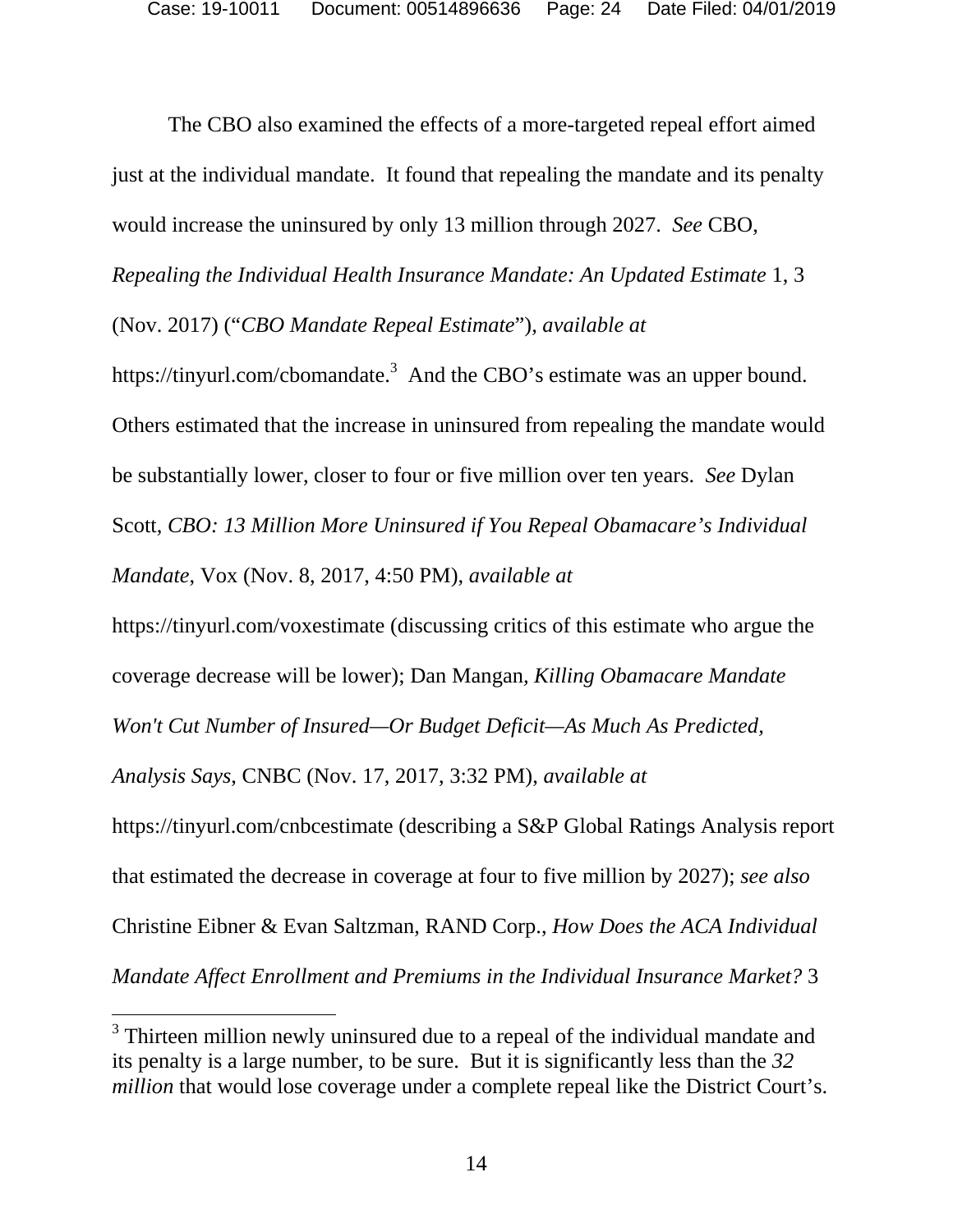(2015), *available at* https://tinyurl.com/randestimate (estimating an 8 million increase in uninsured). Indeed, the CBO itself has said its initial estimate was too high by one-third. *See* CBO, *Federal Subsidies for Health Insurance Coverage for People Under Age 65: 2018 to 2028*, at 20 (May 2018) ("*CBO 2018 Subsidies Report*"), *available at* https://tinyurl.com/cbosubsidies2018.

The CBO also found little-to-no difference in the effect on coverage between a wholesale repeal of the mandate and Congress's eventual choice of repealing the mandate *penalty*, but not the mandate itself. The CBO considered exactly this question and concluded that "[i]f the individual mandate penalty was eliminated but the mandate itself was not repealed, the results would be *very similar*." *CBO Mandate Repeal Estimate*, at 1 (emphasis added). That is because "with no penalty at all, only a small number of people who enroll in insurance because of the mandate under current law would continue to do so solely because of a willingness to comply with the law." *Id.* In other words, repealing the individual mandate's penalty would reduce the number of insured, *see supra* p. 14 & n.3, but going *further* and repealing the mandate itself would not cause any significant additional decrease in coverage.

All of this suggests two things. First, when Congress repealed the mandate penalty, it was aware of the effects the repeal would have on health care coverage, and it found them tolerable. That is, it knew that while some would lose coverage,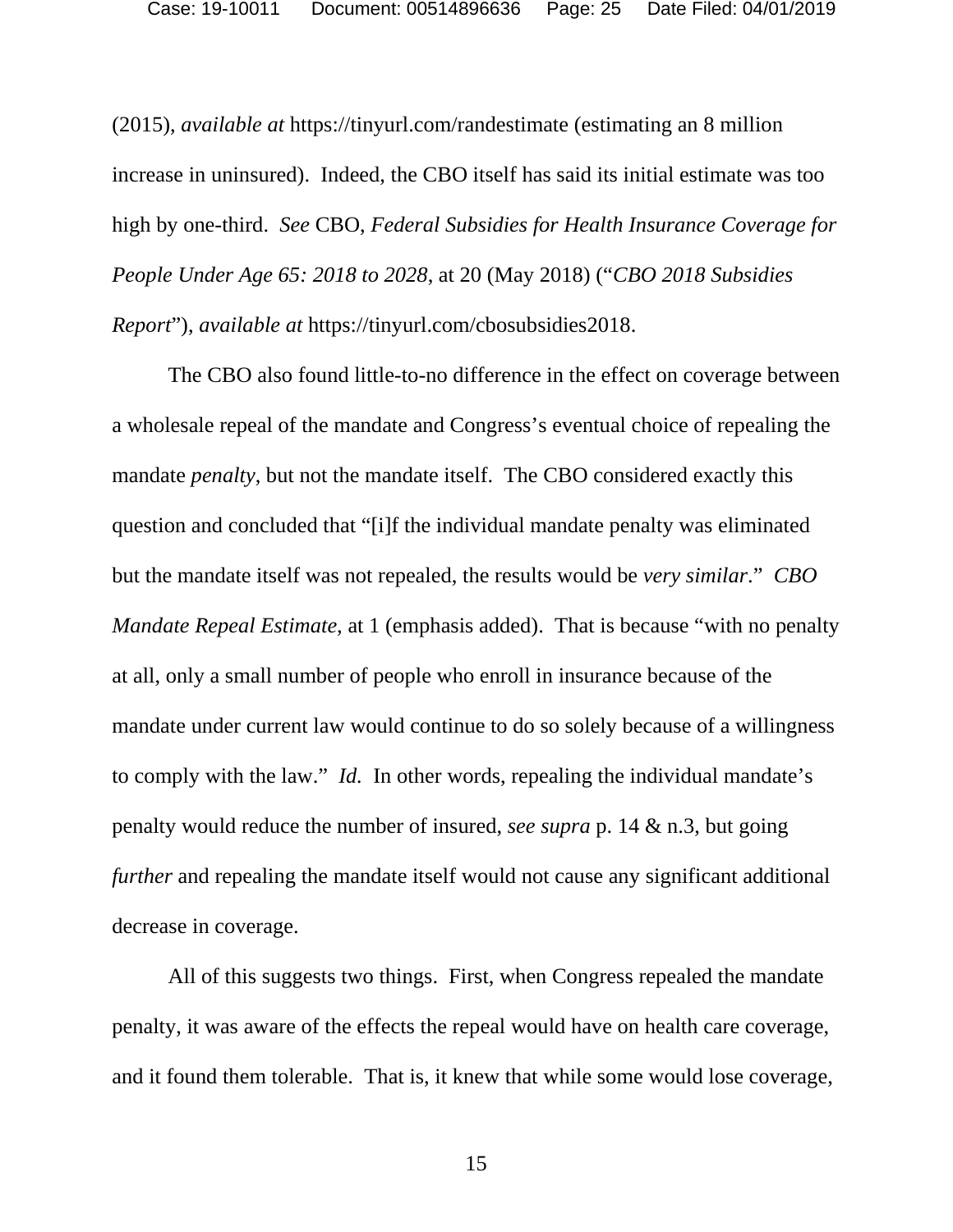that number was far smaller than the number that would lose coverage if other reforms—such as the subsidies and the Medicaid expansion—were also repealed. And second, when Congress repealed the mandate penalty, it was indifferent to whether individuals complied with the penaltyless mandate. *See, e.g.*, 163 Cong. Rec. S7383 (daily ed. Nov. 29, 2017) (statement of Sen. Capito) ("If you opt not to purchase, which I hope you would not, your government shouldn't be taxing  $you \ldots$ ").

4. The current individual mandate is therefore severable from the rest of the ACA. Neither common sense nor empirical evidence support the notion that the rest of the ACA is "incapable of functioning independently," *Alaska Airlines*, 480 U.S. at 684, without the penalty-free mandate. Quite the opposite. As the *CBO Mandate Repeal Estimate* makes clear, now that the penalty backing the mandate has been repealed, excising the penaltyless individual mandate will have minimal effects on coverage. Common sense therefore compels the conclusion that the ability of the ACA's remaining provisions to function does not depend on whatever small amount of coverage will result from keeping the current penaltyfree mandate in place.

Nor is it at all "evident" that the amending Congress would have preferred completely unwinding all of the ACA over eliminating only the penalty-free individual mandate. Reaching that conclusion would require accepting the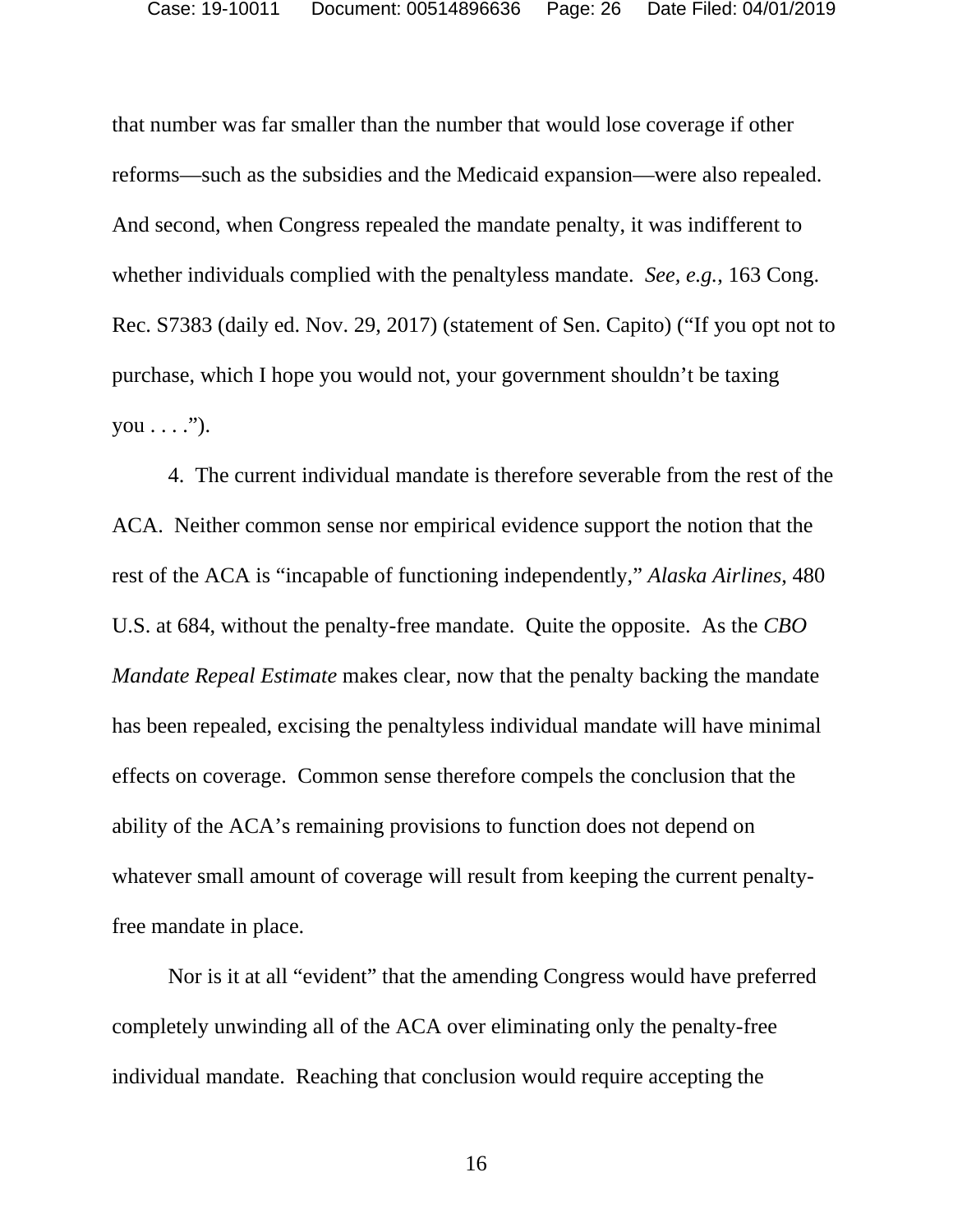implausible premise that Congress would have preferred to forgo *all* of the ACA's gains in the scope and quality of coverage rather than to sacrifice only whatever minimal effect on coverage the penalty-free individual mandate may have. No evidence supports that premise; rather, when Congress zeroed out the penalty and left the choice to obtain coverage up to consumers, it signaled its willingness to tolerate a world where the mandate had no, or only minimal, effect.

Congress's contemporaneous failure to repeal other, major ACA provisions provides further confirmation that it did *not* prefer a full-scale repeal. Before the individual mandate's penalty was repealed in 2017, Congress considered, and rejected, a flurry of more far-reaching ACA-related proposals. The American Health Care Act of 2017, to take just one example, would have repealed the Medicaid expansion and ACA's subsidies, eliminated the penalties associated with the individual and employer mandates, and relaxed or permitted waivers of the ACA's community-rating and essential-benefits provisions. *See* American Health Care Act of 2017, H.R. 1628, 115th Cong. (2017). The bill would have increased the number of uninsured by 23 million by 2026. *See* CBO, *Cost Estimate for H.R. 1628: American Health Care Act of 2017*, at 4 (May 2017), *available at*  https://tinyurl.com/cboaha2017. And after many attempted amendments, the bill died in the Senate. *See* Kim Soffen & Kevin Schaul, *Which Health-Care Plans The Senate Rejected (And Who Voted 'No')*, Wash. Post (July 28, 2017, 2:25 AM),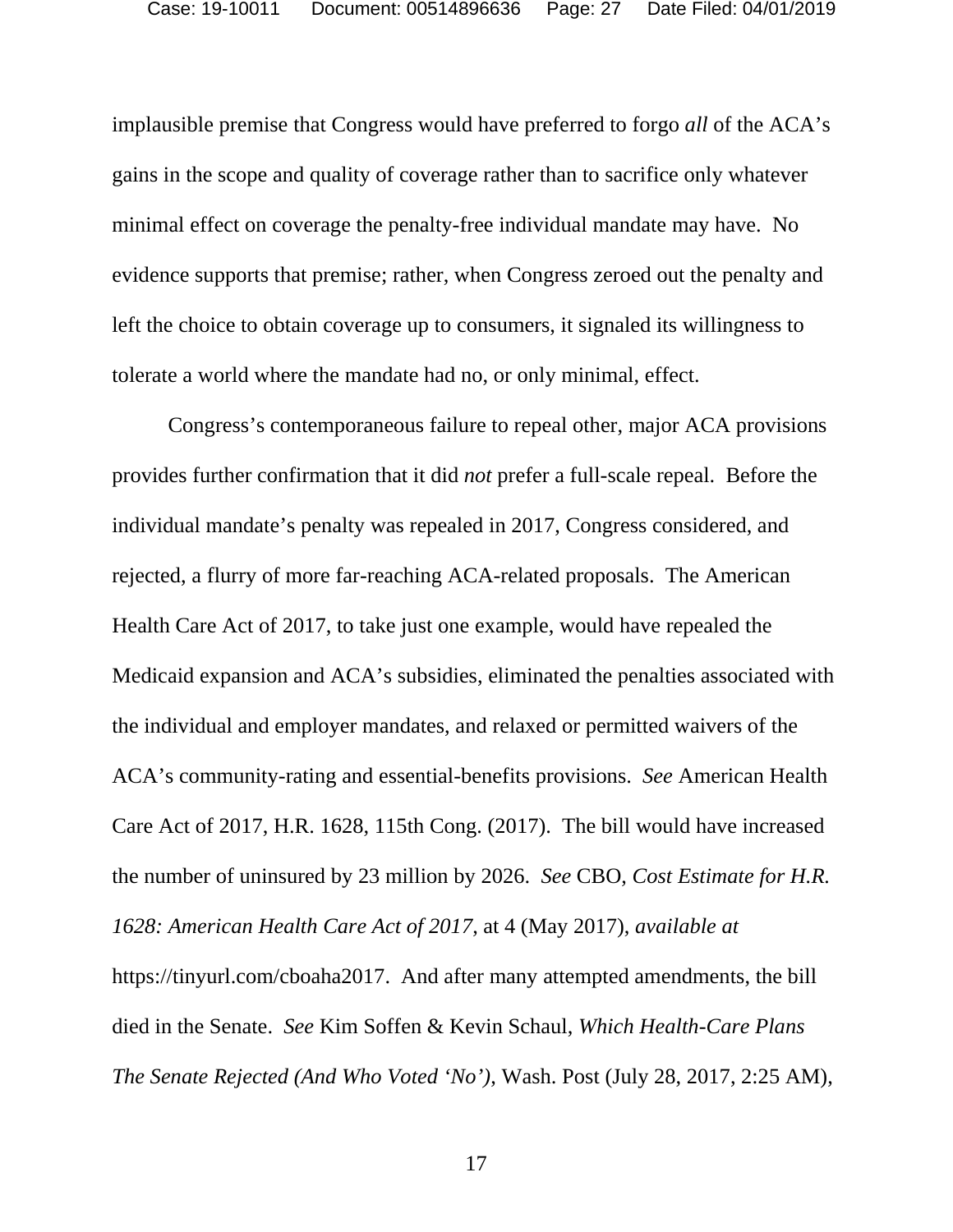*available at* https://tinyurl.com/wapoamendments. That shows that in 2017, Congress chose to enact a single, more-surgical amendment to the ACA that was limited in scope after expressly considering and rejecting broader cuts. In severability terms, Congress's decision to reject an evisceration of the ACA suggests that its preference would have been for an ACA without the penalty-free mandate rather than for no ACA at all.

The District Court should not have given the Plaintiffs a judicial repeal of the entire ACA through the backdoor of severability after they could not get it through Congress. If Plaintiffs are unhappy with the ACA, their remedy lies with the political branches, not the federal courts.

5. In order to find the mandate inseverable, the District Court reasoned that because Congress removed the penalty, but not the individual mandate itself, it viewed the mandate as essential. *See* ROA.2662-2664. But the District Court did not grapple with the reality that Congress knew, *see supra* p. 15, that a penalty-free mandate would not materially affect coverage. The 2017 Congress viewed the toothless mandate as all but *irrelevant*, not essential.

The District Court next stated that because Congress did not amend the findings that had been enacted alongside the original mandate, it must have agreed that those findings remained just as true with respect to the penaltyless mandate. *See* ROA.2663-2664. That Congress left those findings in place sheds no light on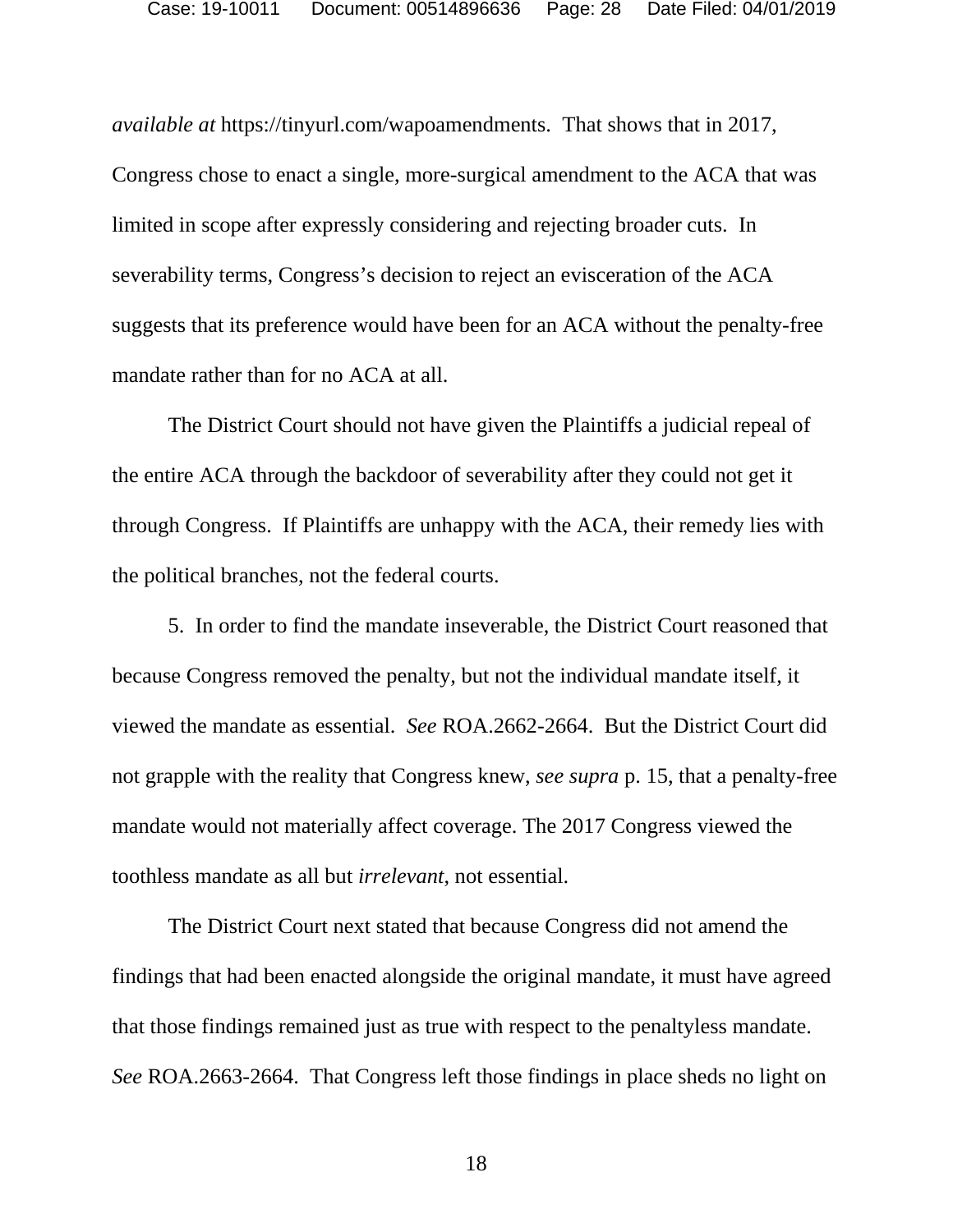the severability issue here. To start, those findings appear in a provision that speaks to the mandate's "effects" on interstate commerce; they did not address severability. 42 U.S.C. § 18091(2) (titled "Effects on the national economy and interstate commerce"); *see also id.* § 18091(1) (stating that the individual mandate, as enacted, "is commercial and economic in nature, and substantially affects interstate commerce, as a result of the effects described in [§ 18091(2)]"). Moreover, the findings referred to the mandate *as enacted*, that is, to the mandate backed by a penalty. *See id.* § 18091(1) (referring to the "individual responsibility requirement *provided for in this section*" (emphasis added)). The findings were not reenacted when the penalty was removed. Thus even if the findings spoke to severability in 2010, they say nothing about the severability of the amended individual mandate at issue here.

More fundamentally, how Congress saw the interconnectedness of the various ACA provisions in 2010 does not inform how Congress saw the interconnectedness of the various ACA provisions in 2017. Congress reassessed the necessity of the penalty-backed mandate in 2017 and concluded that it could remove that penalty without fundamentally compromising the rest of the ACA. *See, e.g.*, *CBO 2018 Subsidies Report*, at 2 (in the wake of the penalty repeal, "[t]he nongroup health insurance market [will be] stable in most areas of the country over the next decade."). Congress can—and did—change its mind in light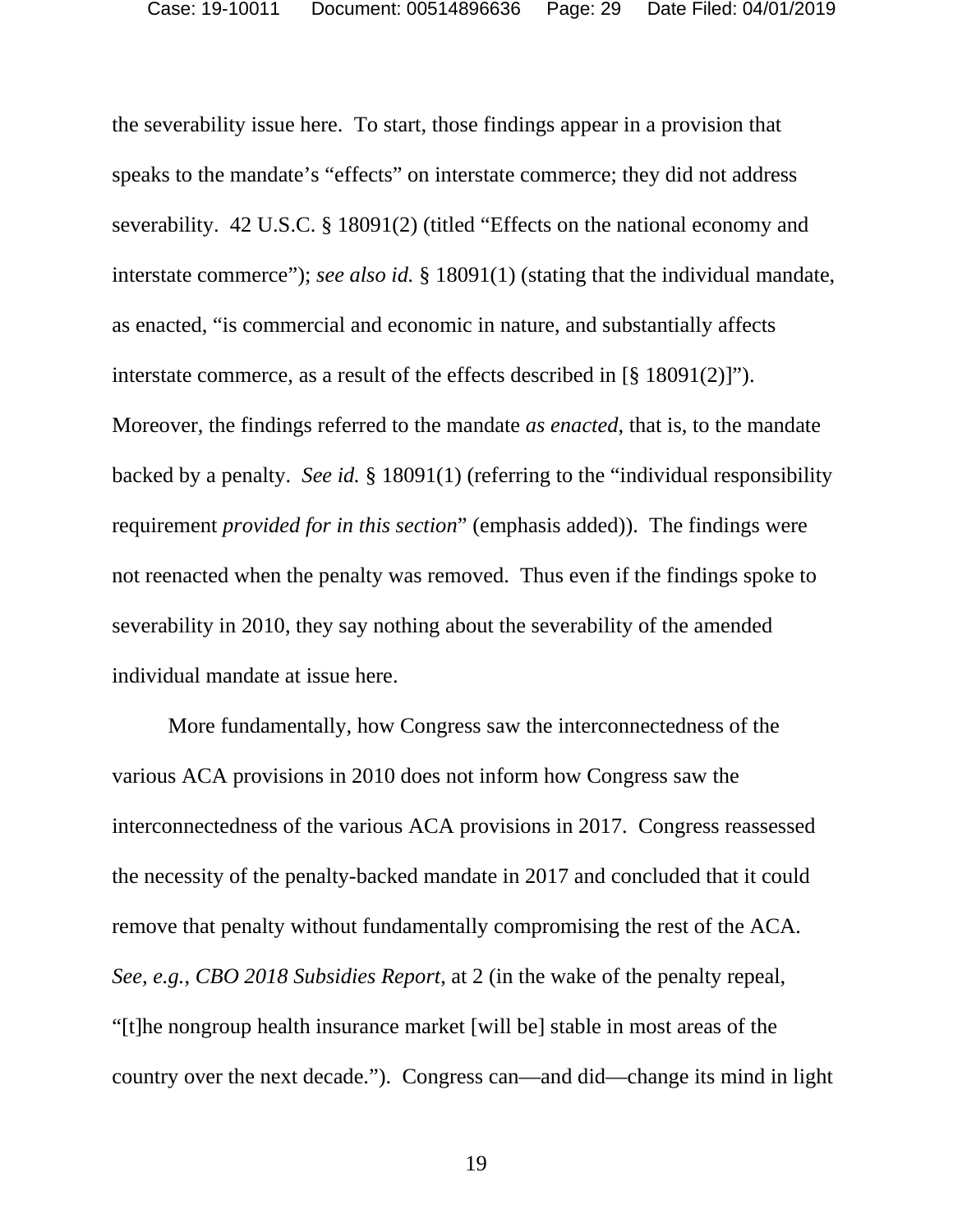of the evidence developed since it first passed the Act. Congress cannot be tied forever to a single, unchanging view of the ACA.

### **II. AFFIRMING THE DISTRICT COURT'S SEVERABILITY HOLDING—AND PERMITTING A JUDICIAL REPEAL OF THE ACA—WOULD HARM PATIENTS AND THE HOSPITALS THEY RELY ON FOR CARE AND TREATMENT.**

Affirming the District Court's order would cause millions of Americans to lose their health coverage, inflicting on them all the harms that come with being uninsured. Low-income families, those least able to cope with these harms, would be hardest hit. Affirming its order would also have severe consequences for the hospitals and physicians that provide care to all Americans, which would be forced to shoulder a greater uncompensated-care burden. And it would end the ACA's important programs aimed at fostering innovative solutions to our most pressing health care problems, preventing them from reaching their potential. These consequences are further proof that Congress could not have intended for the entire ACA to fall with the mandate.

1. A wholesale judicial repeal of the ACA would eliminate the coverage gains made since 2010. An Urban Institute study found that a complete repeal would leave 24 million uninsured over a five-year period. *See* Matthew Buettgens et al., Urban Institute, *The Cost of ACA Repeal* 1, 3 (June 2016) ("*ACA Repeal*"), *available at* https://tinyurl.com/uirepeal. Indeed, a full repeal would result in *more*  Americans being uninsured in 2021 than were uninsured in 2013 when the ACA's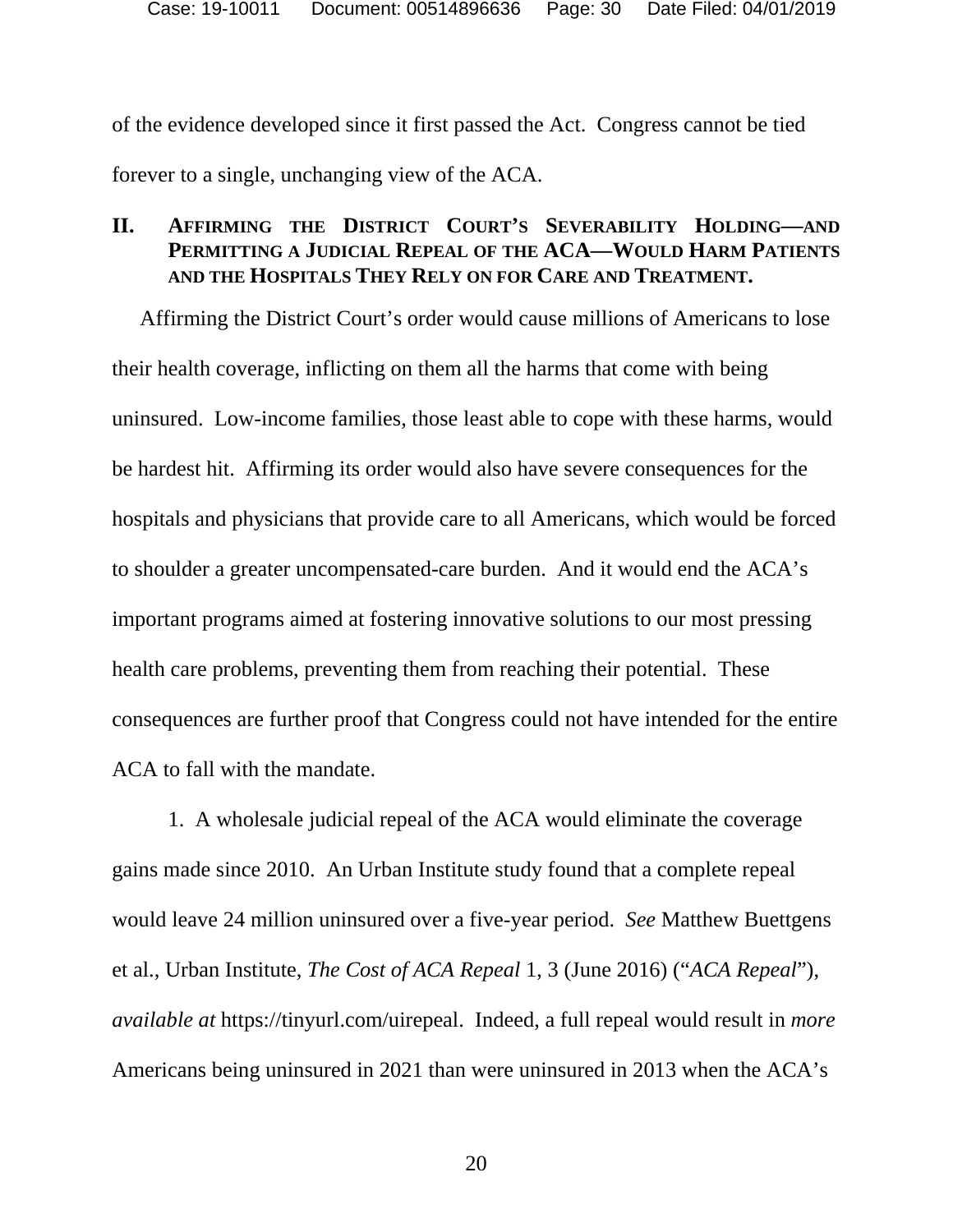coverage provisions were first going into effect. *See id.* at 2–3 (finding that "53.5 million people" would be uninsured compared to "47.5 million" due to an increase in health care costs over time and the repeal of the dependent-coverage provision). Other studies agree. *See* Dobson DaVanzo & Assocs. LLC, *Estimating the Impact of Repealing the Affordable Care Act on Hospitals* 3 (Dec. 2016), *available at* https://tinyurl.com/aharepeal ("22 million people by 2026"); CBO, *Cost Estimate for H.R. 1628: Obamacare Repeal Reconciliation Act of 2017*, at 1, 10 (July 19, 2017), *available at* https://tinyurl.com/cbo1628 ("27 million in 2020").

These are not abstract numbers. They mean that more people will go without basic medical care and will wait to seek care until they are more seriously ill and more difficult and costly to successfully treat. Those who have health care coverage "are more likely to have a regular source of care," such as a general practitioner. *See* American Hosp. Ass'n, *The Importance of Health Coverage* 2 (Apr. 2018), *available at* https://tinyurl.com/aha2018. Regular access to care translates to regular access to prescription drugs, to early diagnosis and treatment, to preventative mental health care, to well-care child-care visits, and to many other benefits. *See id.* In short, if patients have regular access to care, they have better health and better outcomes. *See id.*; *see also* Board of Governors of the Fed. Reserve Sys., *Report on the Economic Well-Being of U.S. Households in 2017*, at 23 (May 2018) ("*Economic Well-Being*"), *available at* https://tinyurl.com/2018fed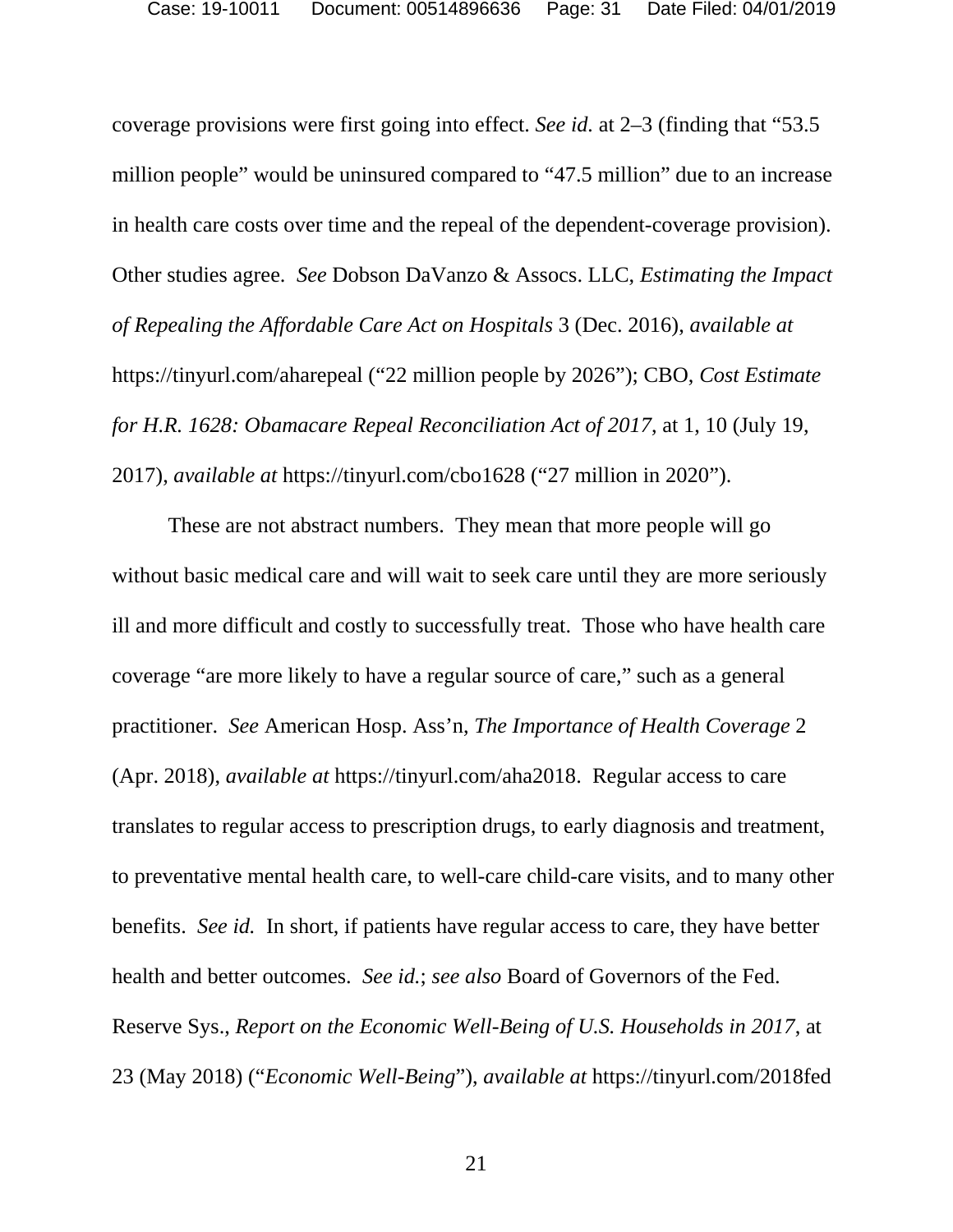("Among the uninsured, 42 percent went without medical treatment due to an inability to pay, versus 25 percent among the insured.").

These harms will fall on those least able to afford them. The Urban Institute study estimated the total non-elderly health care spending would be "\$88.1 billion lower without the ACA." *ACA Repeal* at 7. These health-care dollars would be diverted away from those with the least. "More than two-thirds of the reduction in health care spending would come from reducing care delivered to those in families with incomes below 200 percent of" the federal poverty level. *Id.* And "[a]lmost all of the rest" would come from a loss of care among "those with incomes between 200 and 400 percent of" the federal poverty level. *Id.* These numbers likely do not paint the full picture, because they assume that governments and private health care providers would be able to "return to pre-ACA rates of spending on uncompensated care," an assumption for which there is no guarantee.  $Id<sup>4</sup>$ 

<sup>&</sup>lt;sup>4</sup> This brief focuses on the effect a judicial repeal of the ACA would have on insurance coverage. But the ACA is not a mere coverage statute; it enacted a broad range of health care reforms. Eliminating those reforms will, among many other things, limit the *quality* of the coverage those who remain covered will have. *See, e.g.*, Kaiser Family Found., *Potential Impact of* Texas v. U.S. *Decision on Key Provisions of the Affordable Care Act* (Dec. 2018), *available at* https://tinyurl.com/kffrepeal (listing protections for pre-existing conditions, requirements to provide essential health benefits, the prohibition of coverage limits, and consumer protection provisions).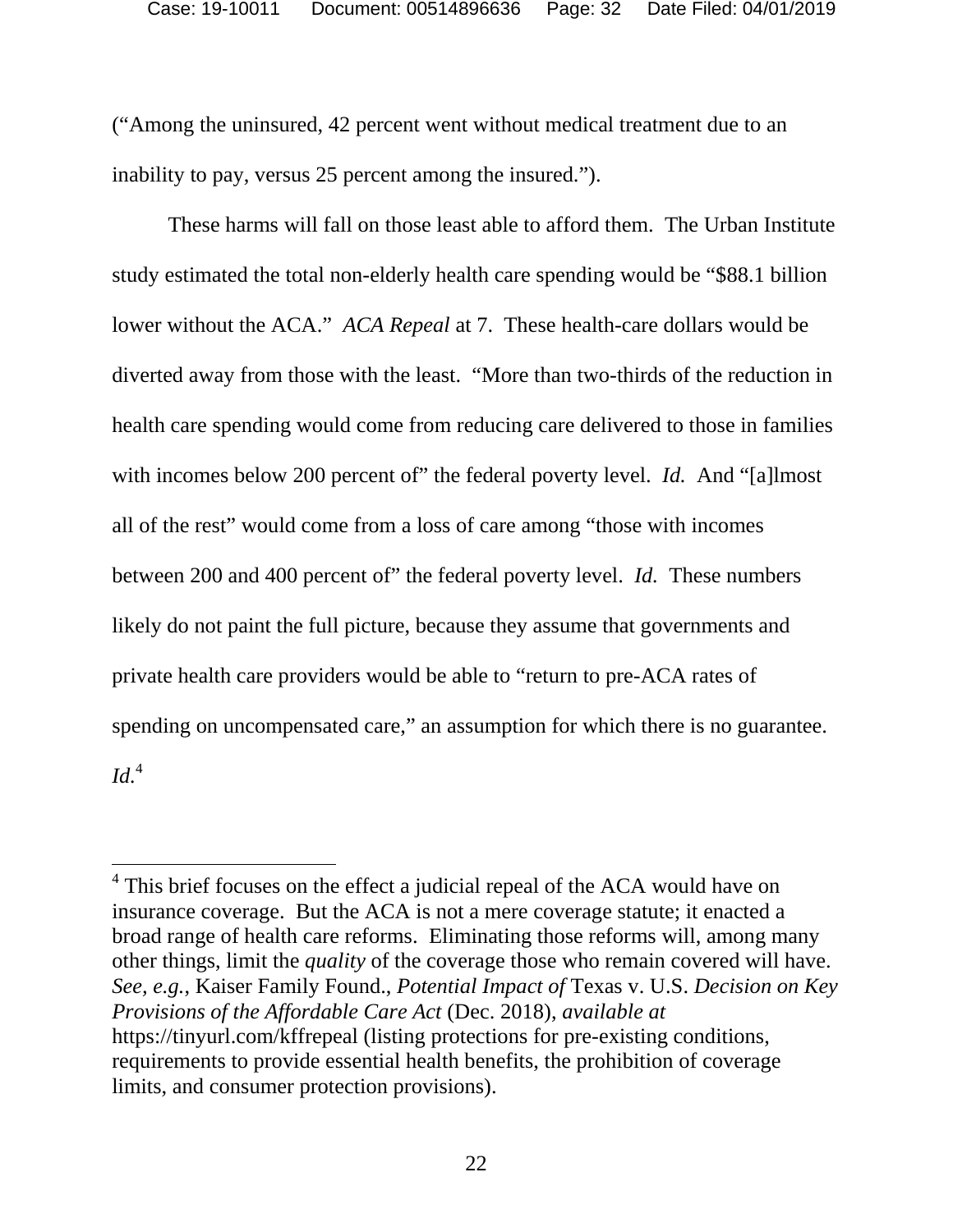2. A sharp increase in uninsured and underinsured patients also would harm hospitals' ability to serve those populations. Hospitals provide tremendous amounts of uncompensated care—care for which the hospital receives no payment at all—to lower-income patients. After years of increases before the ACA, the uncompensated care rate began to fall after its reforms went into effect. *See* American Hosp. Ass'n, *Uncompensated Hospital Care Cost Fact Sheet* 3 (Jan. 2019), *available at* https://tinyurl.com/ahauncompensated2019. Even so, in 2017, hospitals provided \$38.4 billion in uncompensated care. *Id.*

The District Court's severability holding repealing the ACA would sharply increase the amount of uncompensated care that hospitals would need to provide. The Urban Institute study estimated that, if the ACA were repealed, "providers' share of uncompensated care would increase 109.2 percent" over a five-year period, even assuming that "governments would be willing to fund uncompensated care at pre-ACA levels." *ACA Repeal*, at 8. If they were unwilling or unable to do so, "the increase in the burden on providers would be higher." *Id.* These burdens will undermine hospitals' finances, causing some to curtail services or to close altogether, and will undermine hospitals' efforts to redirect funds to communitybased prevention and treatment to lower costs and improve outcomes.

Just as with patients, this increase in uncompensated care will not be shared equally among hospitals. Rural hospitals, for example, already face resource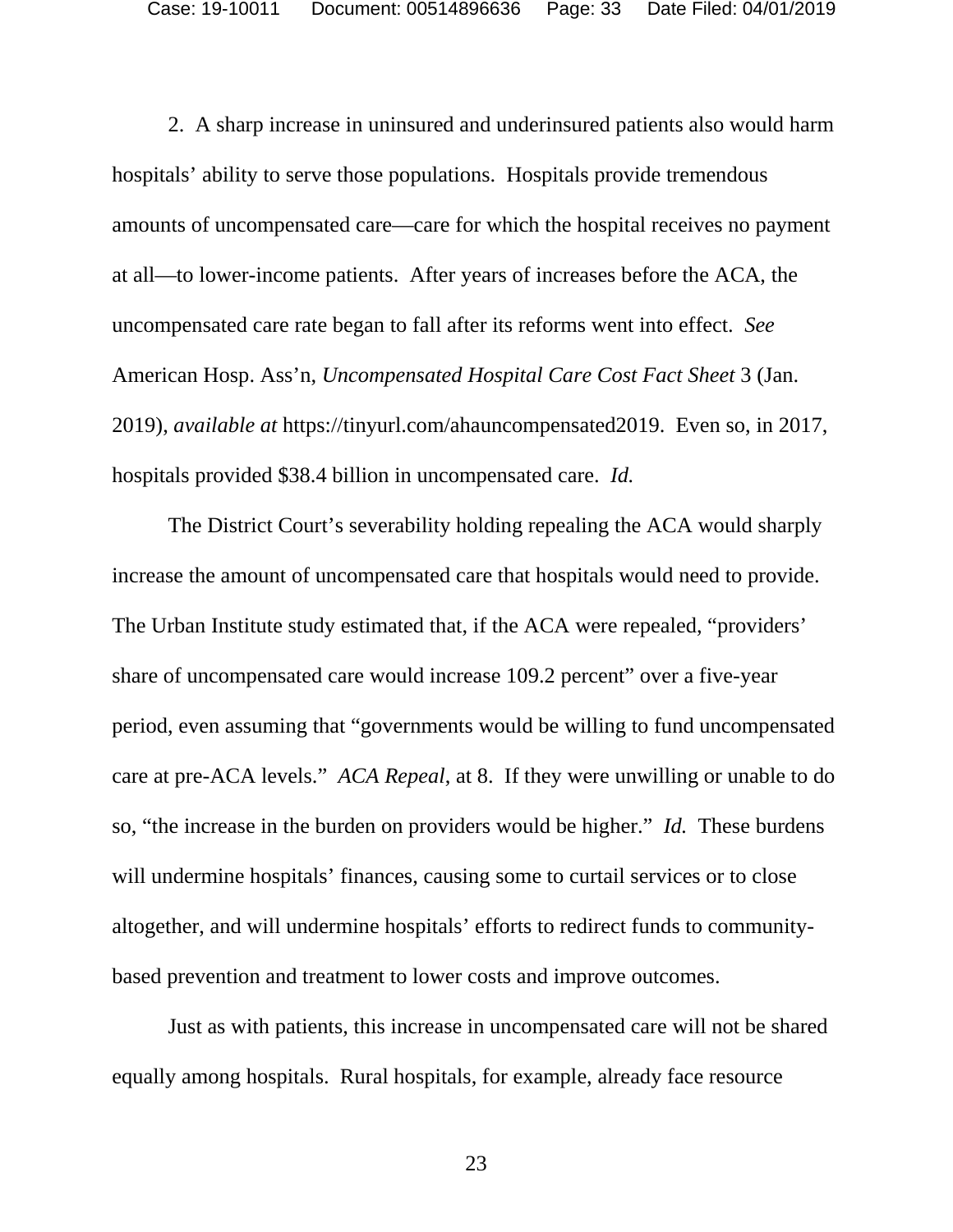shortfalls. These hospitals serve an aging, poorer, and declining population, one already with "high uninsured rates and a payer mix dominated by Medicare and Medicaid." *See* Jane Wishner et al., Kaiser Family Found., *A Look at Rural Hospital Closures and Implications for Access to Care: Three Case Studies* 1 (July 2016), *available at* https://tinyurl.com/kffrural. Because of this, rural hospitals' closure rate is already on the rise: "From 2013 through 2017, 51 rural hospitals closed (67 if we include rural areas of metropolitan counties)." Medicare Payment Advisory Comm'n, *Report to the Congress: Medicare and the Health Care Delivery System* 47 (June 2018) (citation omitted), *available at*  http://tinyurl.com/mpacreportjune18; *see also* Cecil G. Sheps Ctr. for Health Servs. Research, Univ. of North Carolina at Chapel Hill, *102 Rural Hospital Closures: January 2010 – Present*, http://tinyurl.com/uncclosure (last visited Mar. 30, 2019) (listing 17 rural hospitals in Texas and five in Mississippi as having closed since 2010). A sharp rise in the number of uninsured—especially as the Medicaid expansion disappears—means this already struggling low-income population will be less able to afford their medical bills, leaving these rural hospitals with greater uncompensated-care burdens that they may not be able to shoulder, putting them at

greater risk for closing.

The same is true of "safety-net" hospitals, those that serve the highest proportion of low-income and uninsured patients. Safety-net hospitals have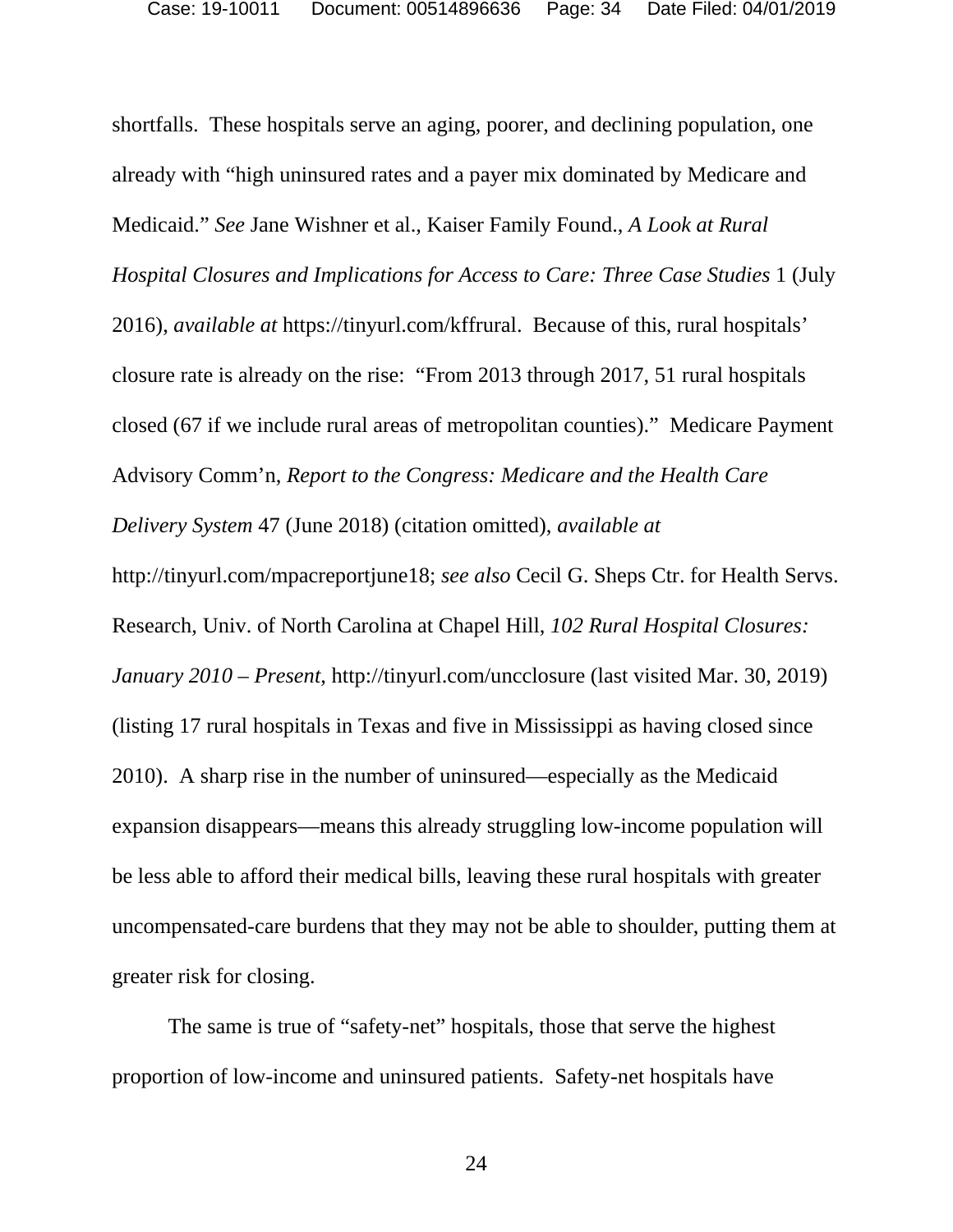benefited the most from the ACA's reforms, especially Medicaid expansion. *See*  David Dranove et al., The Commonwealth Fund, *The Impact of the ACA's Medicaid Expansion on Hospitals' Uncompensated Care Burden and the Potential Effects of Repeal* 4 (May 2017), *available at* https://tinyurl.com/tcfuncompensated. Among hospitals, these safety-net hospitals will be hit the hardest by the ACA's repeal. *See id.* at 6.

3. The District Court's severability holding would also halt progress made toward improving the kinds of care available to Americans. The ACA is more than a mere health-insurance statute; it enacted many programs designed to address this country's most pressing health care needs. *See supra* p. 22 n.4; *see also* ACA, tit. III, subtitle A, 124 Stat. at 353–415 (titled "Transforming the Health Care Delivery System"). If the ACA falls, these programs fall with it, and the progress the programs have will halt.

The ACA established the Center for Medicare & Medicaid Innovation within the Centers for Medicare & Medicaid Services. The Innovation Center tests new ways of paying for and delivering care, with an eye toward improving the quality of care Americans receive. *See* 42 U.S.C. § 1315a. It has funded and supported a broad range of programs aimed at improving access to, and the quality of, health care.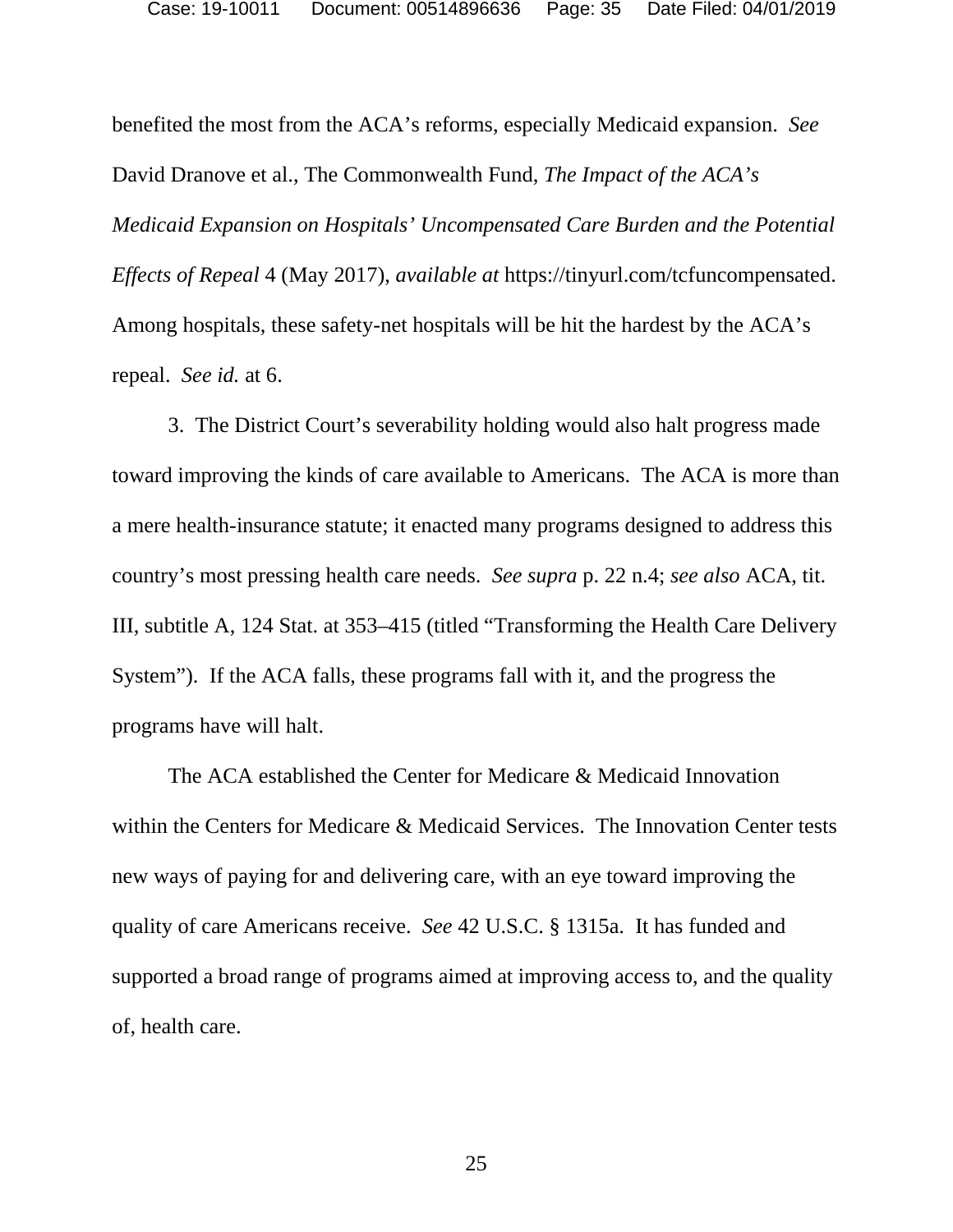One of the Innovation Center's programmatic focuses is the opioid crisis. *See* U.S. Dep't of Health & Human Servs., *Determination That a Public Health Emergency Exists* (Oct. 26, 2017), *available at* https://tinyurl.com/phcrisis. Several programs aimed at combatting the opioid crisis, such as the Maternal Opioid Misuse model, which aligns and coordinates the care of pregnant and postpartum Medicaid patients addicted to opioids. *See* Press Release, Centers for Medicare & Medicaid Servs., *CMS Model Addresses Opioid Misuse Among Expectant and New Mothers* (Oct. 23, 2018), *available at* https://tinyurl.com/yyzpo238; Centers for Medicare & Medicaid Servs., *Integrated Care for Kids (InCK) Model* (Aug. 23, 2018), *available at* https://tinyurl.com/cmsickids.

Beyond these targeted innovations, the ACA contains a broad range of programs that address substance use disorders (SUDs). *See* Amanda J. Abraham et al., *The Affordable Care Act Transformation of Substance Use Disorder Treatment*, 107 Am. J. Pub. Health 31, 31 (2017) (listing "coverage expansions, regulatory changes requiring coverage of SUD treatments in existing insurance plans, and requirements for [parity for] SUD treatments"). And "although the epidemic continues, it would arguably be worse without these reforms." *Id.*; *see also* Matt Broaddus et al., Ctr. on Budget & Policy Priorities, *Medicaid Expansion Dramatically Increased Coverage for People with Opioid-Use Disorders, Latest*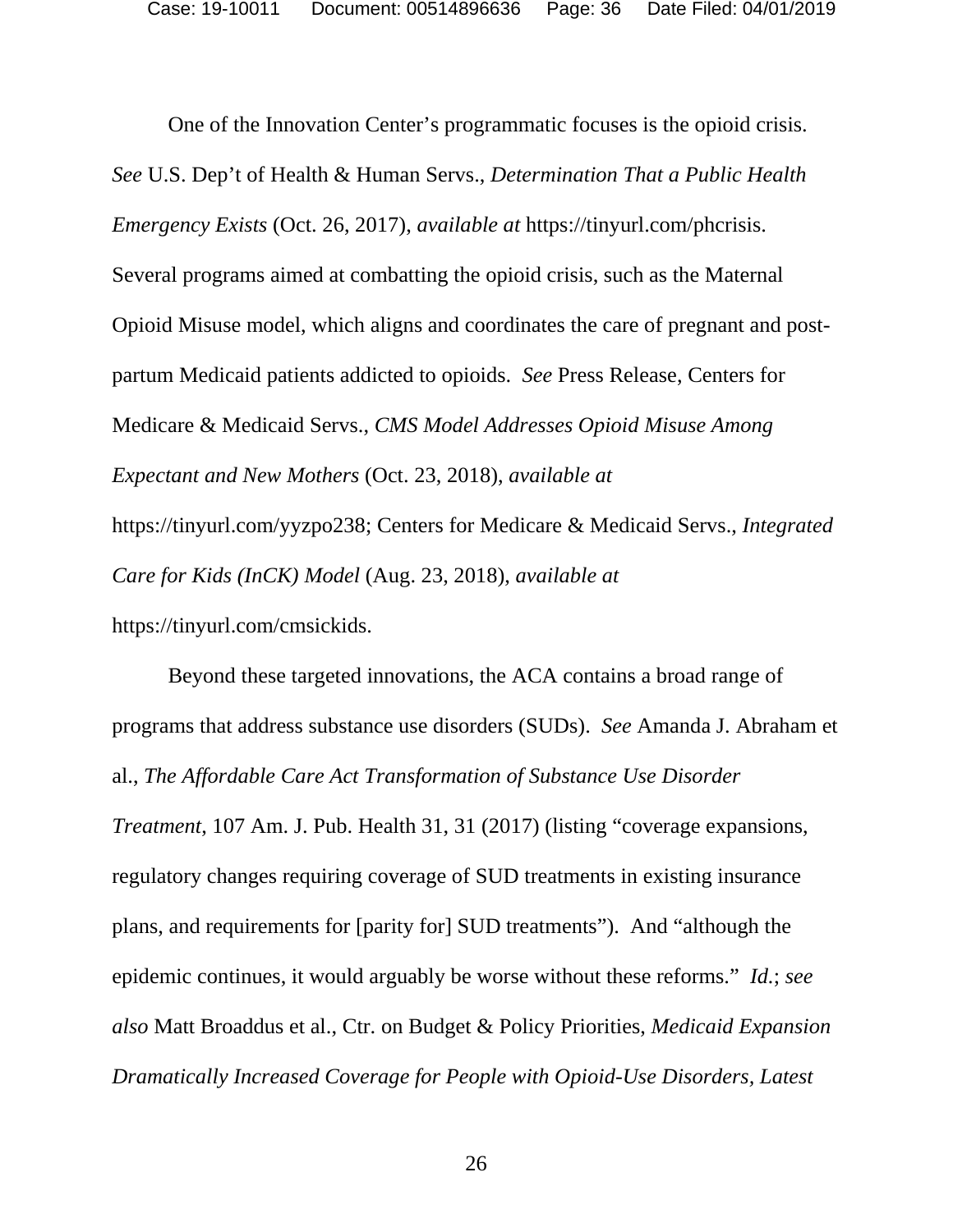*Data Show* 1 (Feb. 28, 2018) (explaining that many uninsured coping with opioiduse disorders have gained coverage).

Home health care delivery is another example. "Without a home- and community-based benefit in Medicare, the majority of individuals with physical or cognitive limitations will face difficulty obtaining needed care or incur financial burdens." Karen Davis et al., Commonwealth Fund, *Designing a Medicare Help at Home Benefit: Lessons from Maryland's Community First Choice Program* 2 (June 2018) ("Maryland CFC"), *available at* https://tinyurl.com/marylandcfc. To develop solutions to address this problem, the ACA gave States the option of providing home and community-based services and support in their Medicaid state plans without going through a burdensome waiver process. *See* 42 U.S.C. § 1396n(k); *see also* 42 U.S.C. § 1396a (setting out the requirements for the plan a State must submit in order to receive Federal matching funds for Medicaid services). The early experience in States that have implemented this option has been promising. In Maryland, for example, the program has increased the care patients receive and has led to the recruitment of a qualified workforce to provide services. *See Maryland CFC* at 7. The program "has the potential to support independent living longer and achieve savings." *Id.*

If the District Court's order is affirmed, the progress made by these programs and the many others authorized in the ACA will come to an end. The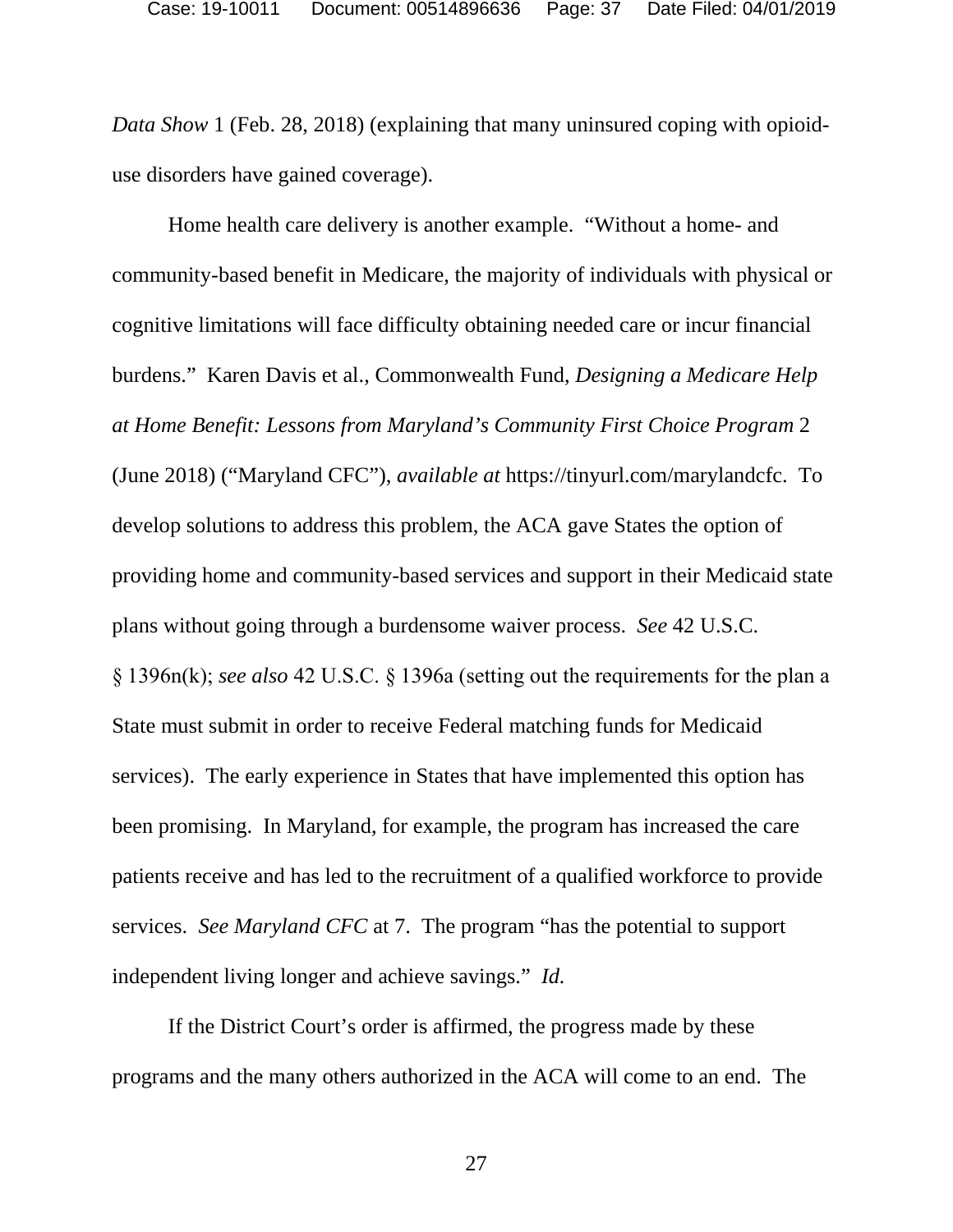ACA's promotion of state-level innovation provides state and federal policymakers alike with valuable data and experience with which to craft the next generation of health care reforms. If the ACA is repealed by court order, these potential gains in the quality of patient care, and the opportunity to scale those gains across the country, will end with it.

\* \* \*

In sum, affirming the judicial repeal of the ACA that the Plaintiffs obtained from the District Court will harm the patients that depend on the ACA, harm the hospitals that serve them, and harm the ongoing progress in health care innovation. This all shows that Congress could not have intended the rest of the ACA to fall with the mandate. Congress's overall goal in the ACA was to "[t] o ensure that health coverage is affordable." S. Rep. No. 111-89, at 4 (2009). A result that eliminates the ACA, where health coverage would be out-of-reach, is directly contrary to that goal. As between an ACA without the mandate and no ACA at all, the evidence is clear that Congress would not have preferred the latter. After all, courts do not "interpret federal statutes to negate their own stated purposes." *King*, 135 S. Ct. at 2493 (internal quotation marks omitted). This Court should follow that commonsense teaching here and reverse the District Court's order declaring the individual mandate unconstitutional and declaring the rest of the ACA inseverable from the mandate.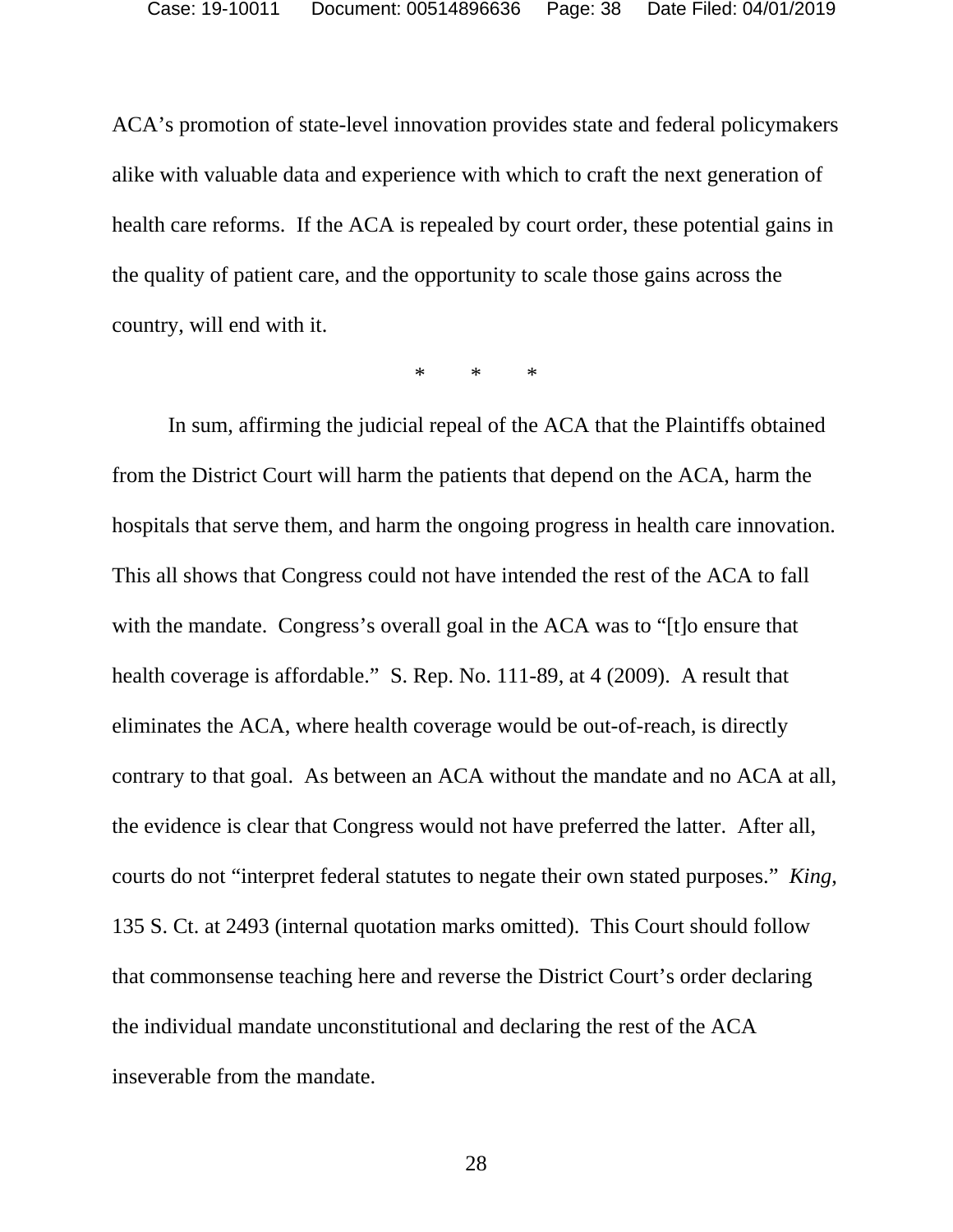### **CONCLUSION**

The District Court's judgment should be reversed.

Respectfully submitted,

/s/ Sean Marotta Sean Marotta Kirti Datla HOGAN LOVELLS US LLP 555 Thirteenth Street, N.W. Washington, D.C. 20004 (202) 637-4881 sean.marotta@hoganlovells.com

*Counsel for Amici Curiae*

April 1, 2019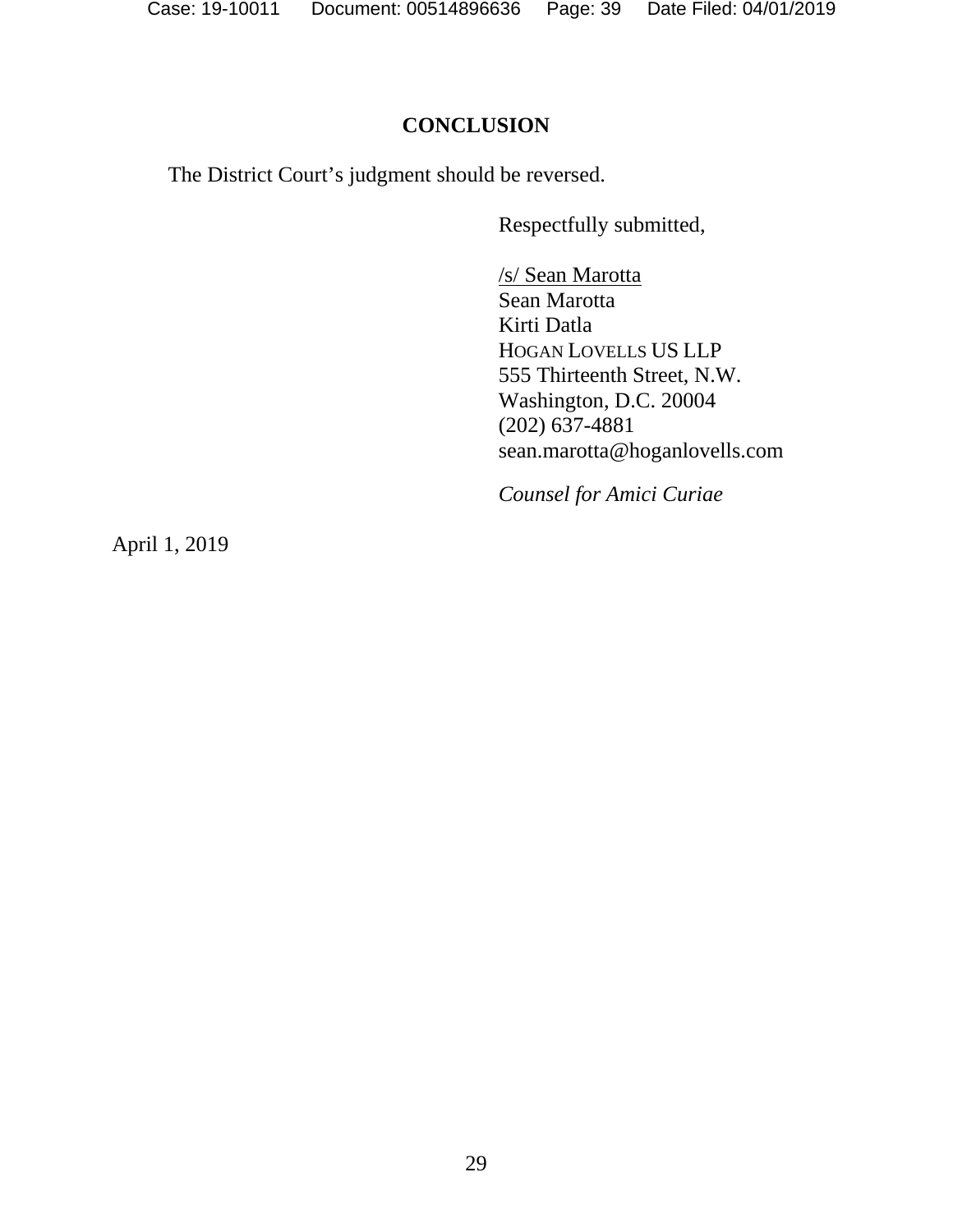Case: 19-10011 Document: 00514896636 Page: 40 Date Filed: 04/01/2019

### **CERTIFICATE OF COMPLIANCE**

This brief complies with the type-volume limitation of Fed. R. App. P.  $32(a)(7)(B)$  because it contains 6,464 words, excluding the parts of the brief exempted by Fed. R. App. P. 32(f).

This brief also complies with the typeface requirements of Fed. R. App. P.  $32(a)(5)(A)$  and the type style requirements of Fed. R. App. P.  $32(a)(6)$  because it has been prepared in a proportionally spaced typeface using Microsoft Word in Times New Roman font size 14.

> /s/ Sean Marotta Sean Marotta